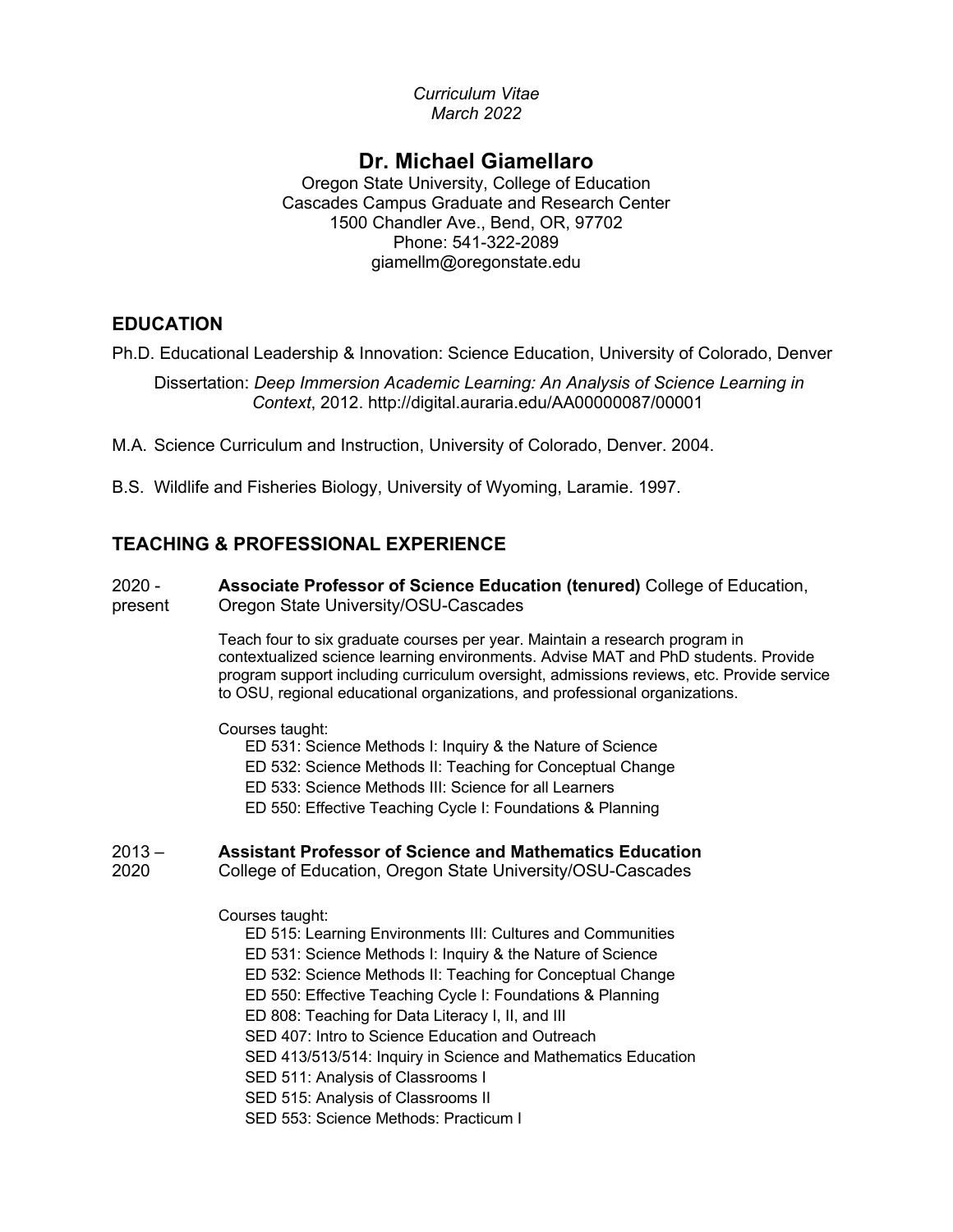SED 573: Science Pedagogy & Technology I SED 577: Science Pedagogy & Technology II SED 599: Developing STEM Content into Project-Based Curricula SED 605: Conference and Reading: Mixed Methods Research

| $2012 -$<br>2013 | <b>Full Time Instructor</b>                                                                                                                                                                                                                                                                                                                           | College of Education, Oregon State<br>University/OSU-Cascades               |
|------------------|-------------------------------------------------------------------------------------------------------------------------------------------------------------------------------------------------------------------------------------------------------------------------------------------------------------------------------------------------------|-----------------------------------------------------------------------------|
| $2010 -$<br>2012 | <b>Research Assistant</b>                                                                                                                                                                                                                                                                                                                             | LEARN Lab,<br>University of Colorado Denver                                 |
|                  | Under the direction of Dr. Maria Ruiz-Primo, The NSF funded DEISA project developed<br>and evaluated instructionally sensitive assessments in elementary science curricula.                                                                                                                                                                           |                                                                             |
| $2009 -$<br>2011 | <b>Adjunct Instructor</b>                                                                                                                                                                                                                                                                                                                             | School of Education and Human<br>Development, University of Colorado Denver |
|                  | Taught Grand Canyon Science, an experiential, graduate teacher education field class in<br>which pre-service and practicing teachers learned pedagogical content knowledge related<br>to the geology and ecology of the Grand Canyon while rafting the Colorado River.<br>Participants also received training in experiential, place-based education. |                                                                             |
| $2007 -$<br>2010 | <b>Lead Educator</b><br>(HS science teacher)                                                                                                                                                                                                                                                                                                          | The Watershed School,<br>Boulder, CO.                                       |
| $2006 -$<br>2007 | $7th$ and $8th$ grade science<br>teacher                                                                                                                                                                                                                                                                                                              | Packer Collegiate Institute,<br>New York City                               |
| $2005 -$<br>2006 | Interim $8th$ & 12 <sup>th</sup> grade biology<br>teacher                                                                                                                                                                                                                                                                                             | Friends Seminary,<br>New York City                                          |
| $2003 -$<br>2005 | <b>MS and HS math/science</b><br>teacher & advisor                                                                                                                                                                                                                                                                                                    | Center for Discovery Learning,<br>Lakewood, CO                              |
| $2002 -$<br>2003 | <b>Teacher Intern</b>                                                                                                                                                                                                                                                                                                                                 | Jefferson County Open School, Lakewood,<br>CO                               |
| $1997 -$<br>2002 | <b>Biologist</b>                                                                                                                                                                                                                                                                                                                                      | U.S. Fish and Wildlife Service,<br>Sybille Canyon, WY                       |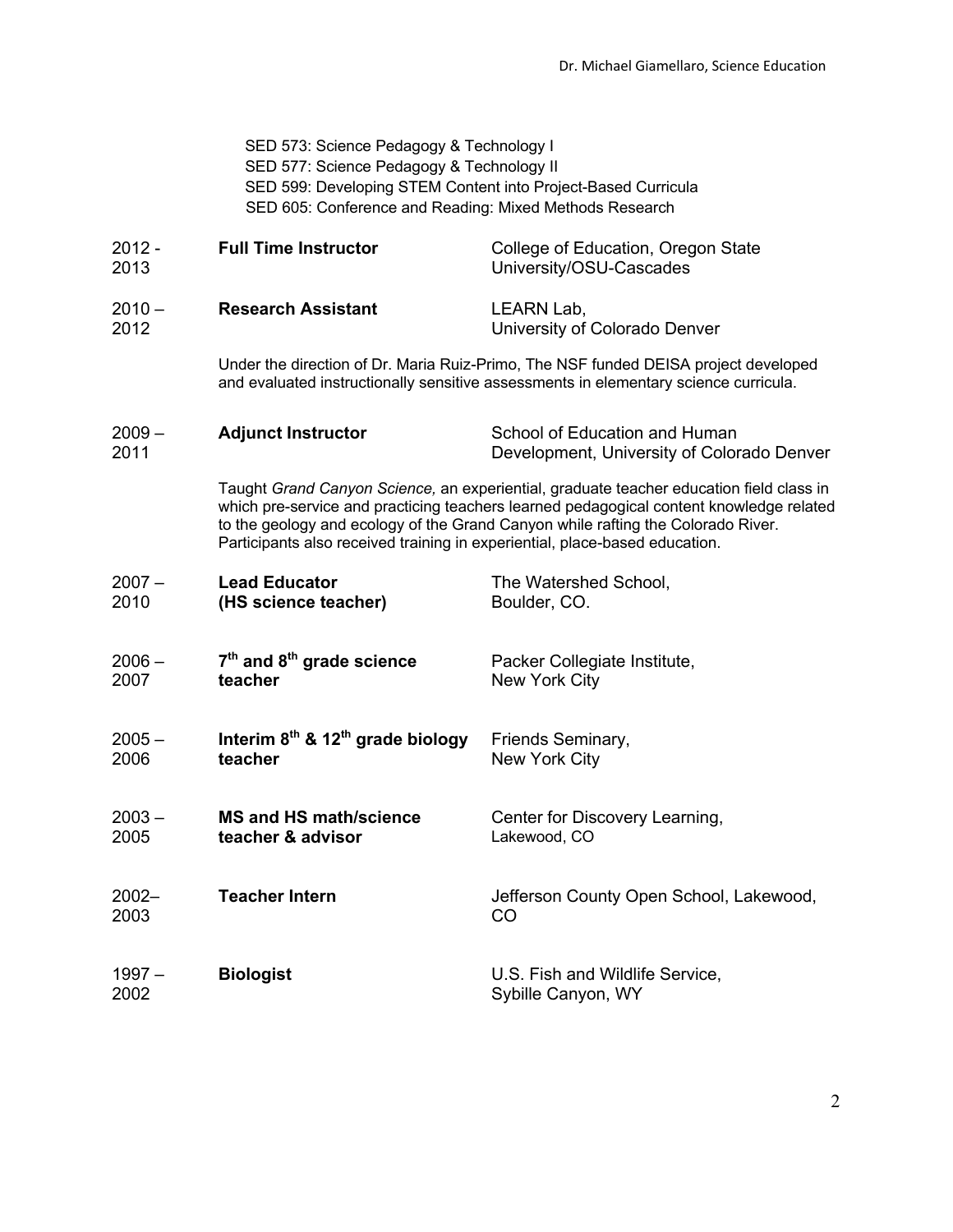#### **GRADUATE STUDENTS**

Master's Degree Student advisor/chair (2012-present, n=48)

Master's Degree committee member (2012-present, n=17)

Doctoral Student Advisor (chair)

Benjamin Ewing, STEM Education PhD (Co-Chair with Dr. SueAnne Bottoms), Oregon State University, current.

Doctoral committee member

Talal Alajmi, STEM Education PhD, Oregon State University, current.

# **PEER REVIEWED JOURNAL PUBLICATIONS**

 $(* = students)$ 

- **Giamellaro, M.**, O'Connell, K.B., Riedinger, K. (*in press)*. Achieving desired student outcomes in virtual field experiences through attention to design considerations: A Delphi study. Accepted for publication in the *Journal of College Science Teaching*, 12/21.
- Potvin, P., Ayotte-Beaudet, J-P., Hasni, A., Smith, J., **Giamellaro, M**., Lin, T-J., Tsai, C-C. (2022). Development and validation of a questionnaire to assess situational interest in a science period: A study in three cultural/linguistic contexts. *Research in Science Education*. Published online 2/7/22. https://doi.org/10.1007/s11165-022-10050-0.
- O'Connell, K.B., Hoke, K.L., **Giamellaro, M**., Berkowitz, A.R., Branchaw, J. (2021*)*. A tool for designing and studying student-centered undergraduate field experiences: The UFERN model. *Bioscience*. Published online 12/8/21. https://doi.org/10.1093/biosci/biab112
- Siegel, D. & **Giamellaro, M**. (2021). Non-STEM teachers finding their place in STEM. *Journal of Science Teacher Education*. Published online 9/17/21. https://doi.org/10.1080/1046560X.2021.1968992.
- Levenhagen, M., Miller, Z., Petrelli, A., Ferguson, L., Shr, Y-H (J), B., Taff, D., Fristrup, K., McClure, C., Burson, S., **Giamellaro, M**., Newman, P., Francis, C., Barber, J. (2021) Does experimentally quieting traffic noise benefit people and birds? *Ecology and Society* 26(2): 32. https://doi.org/10.5751/ES-12277-260232.
- Ayotte-Beaudet, J-P., Chastenay, P., Beaudry\*, M-C., L'Heureux, K.\*, **Giamellaro, M**., Smith, J., Desjarlais, E., Gignac, A., Paquette, A. (2021). Exploring the impacts of contextualised outdoor science education on learning: The case of primary school students learning about ecosystem relationships. Accepted for publication in the *Journal of Biological Education*. DOI: https://doi.org/10.1080/00219266.2021.1909634.
- Morales, N., O'Connell, K.B., McNulty, S., Berkowitz, A., Bowser, G., **Giamellaro, M**., Miriti, M. (2020). Promoting inclusion in ecological field experiences: Examining and overcoming barriers to a professional rite of passage. *Bulletin of the Ecological Society of America*. 101(4), 1-10. DOI: https://doi.org/10.1002/bes2.1742.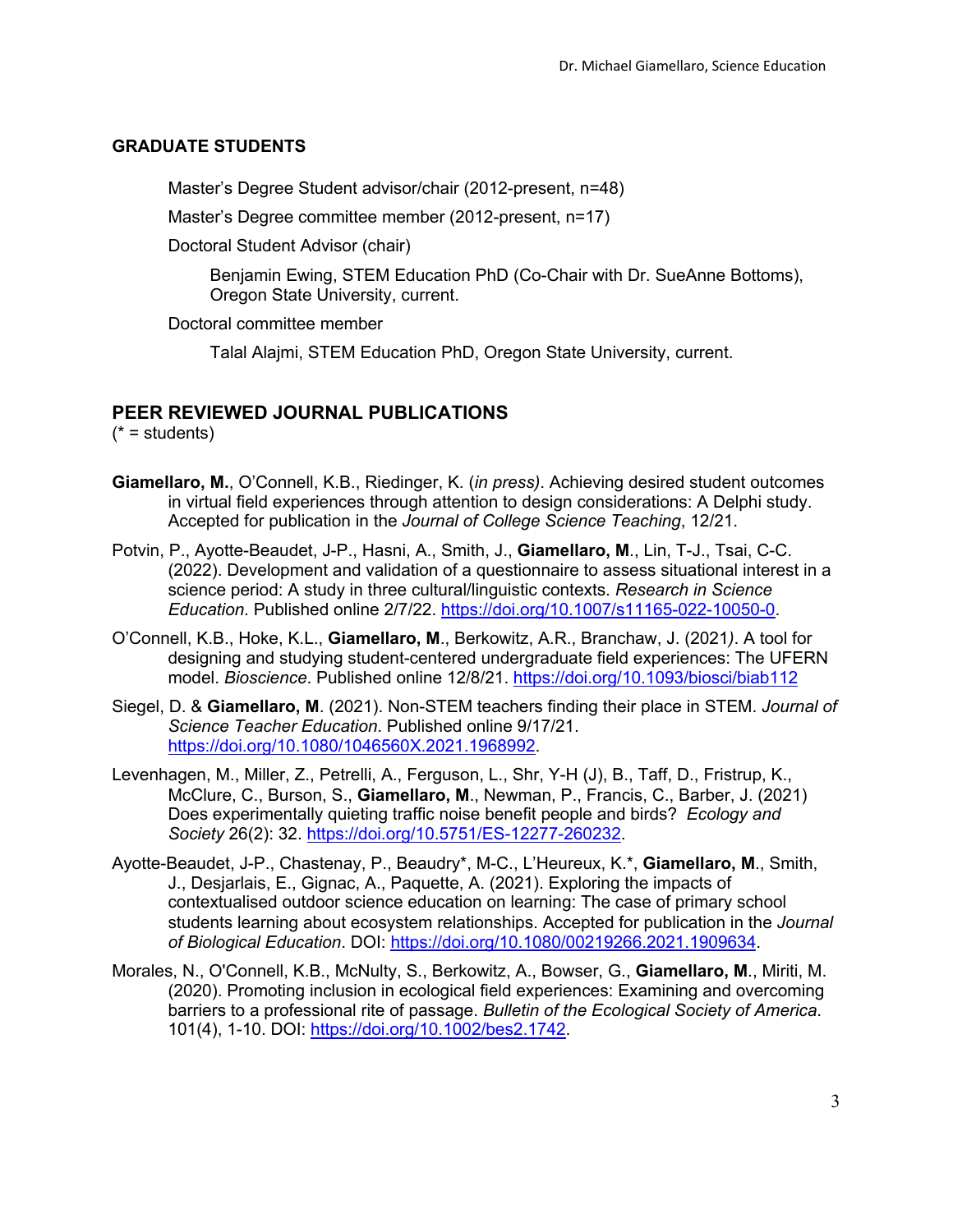- **Giamellaro, M**., O'Connell, K., & Knapp, M. (2020). Teachers as participant-narrators in authentic data stories. *International Journal of Science Education 42(3)*, 406-425. DOI: 10.1080/09500693.2020.1714093.
- Siegel, D. & **Giamellaro, M**. (2020). Defining STEM in a rural school district: A co-constructed and evolving process*. Cultural Studies of Science Education*. 15, 739-773. DOI: 10.1007/s11422-019-09959-2.
- **Giamellaro, M**., Blackburn\*, J., Honea\*, M., & LaPlante, J. (2019). A web of ideas: Fostering scientific discourse with spider web discussions. *The Science Teacher, 86:8. Link.*
- **Giamellaro, M**. & Siegel, D. (2018). Coaching teachers to implement innovations in STEM. *Teaching and Teacher Education*. 26, 25-38. https://doi.org/10.1016/j.tate.2018.08.002.
- **Giamellaro, M**. & O'Connell, K. (2018). Numbers in nature, math on the mountain: A teacherscientist partnership to tell stories of place through data. *Connected Science Learning. 6:1.* Link.
- Francis, C.D., Newman, P., Taff, B.D., White, C., Monz, C.A., Levenhagen, M., Petrelli, A.R., Abbott, L.C., Newton, J., Burson, S., Cooper, C.B., Fristrup, K.M., McClure, C.J.W., Mennitt, D., **Giamellaro, M**., & Barber, J.R. (2017*).* Acoustic environments matter: Synergistic benefits to humans and ecological communities. *Journal of Environmental Management.* 203:1, 245-254. http://dx.doi.org/10.1016/j.jenvman.2017.07.041
- **Giamellaro, M**., Lan, M.-C., Ruiz-Primo, M.A., Li, M., & Tasker, T. (2017). Curriculum mapping as a strategy for supporting teachers in the articulation of learning goals. *Journal of Science Teacher Education.* 28:4, 347-366. http://dx.doi.org/10.1080/1046560X.2017.1343603.
- **Giamellaro, M**. (2017). Dewey's yardstick: Contextualization as a crosscutting measure of experience in learning and education. *SAGE Open, 7:1, 1-11.*  https://doi.org/10.1177/2158244017700463
- **Giamellaro, M**. (2014). Primary contextualization of science learning through immersion in content-rich settings. *International Journal of Science Education, 36:17, 2848-2871*. DOI: 10.1080/09500693.2014.937787
- Ruiz-Primo, M.A., Li, M., Wills, K., **Giamellaro, M**., Lan, M-C., Mason, H., Feehan, J., Orgeron, M., & Sands, D. (2012). An approach for developing and evaluating instructionally sensitive assessments in science. *Journal of Research in Science Teaching*, 49:6, 691- 712. DOI: 10.1002/tea.21030

### **PEER REVIEWED BOOK CHAPTERS**

 $(* = students)$ 

**Giamellaro, M**., Buxton, C., L'Hereaux, K.\*, Beaudry, M-C\*, Ayotte-Beaudet, J-P., Alajmi, T.\* (in Press). Teaching science from a contextualized stance. Luft, J. & Jones, G. (eds). *Handbook of Research on Science Teacher Education*. Routledge.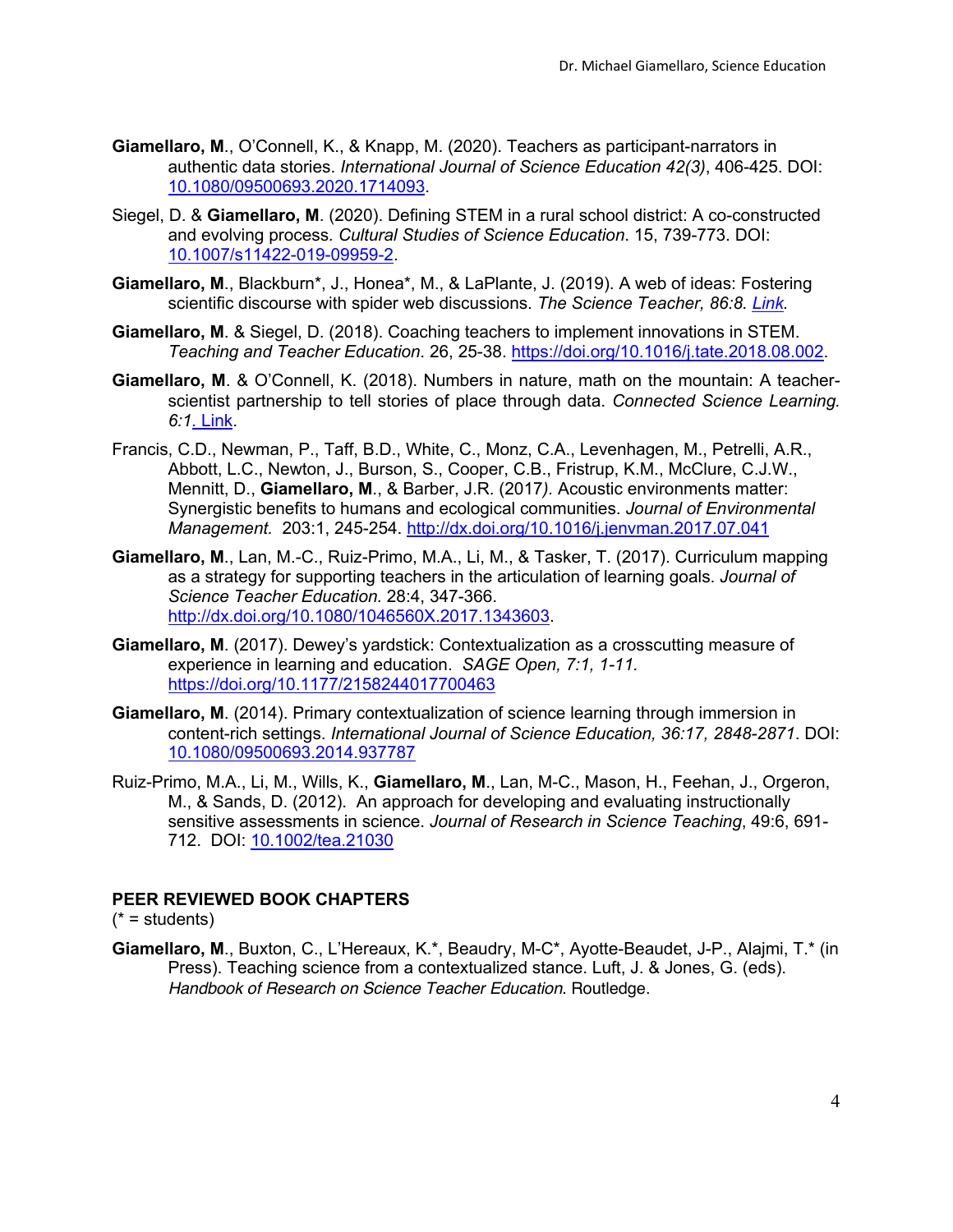- **Giamellaro, M**. & Knapp, M. (*2021*). Using a STEM camp for rural middle school students to launch ambitious teaching practices with pre-service teachers. In *Research anthology on service learning and community engagement teaching practices*. Ch. 22, Pp. 389-407. IGI-Global. DOI: 10.4018/978-1-6684-3877-0. (reprinted from 2018 chapter).
- **Giamellaro, M**. & Knapp, M. (*2018*). Using a STEM camp for rural middle school students to launch ambitious teaching practices with pre-service teachers. In Meidl, T.D. and Sulentic Dowell, M-M., eds*. Handbook of research on service-learning initiatives in teacher education programs*. Ch. 9, Pp. 163-181. IGI-Global. DOI:10.4018/978-1-5225- 4041-0.

# **PEER REVIEWED PROCEEDINGS**

- **Giamellaro, M**. (2017). Crossing the river: Supporting pre-service science teachers across two cultures. In D. Stroupe and H. Kang (Eds.), *Proceedings of the Science Education at the Crossroads Conference*. San Antonio, TX. http://www.sciedxroads.org/Proceedings2017.html.
- **Giamellaro, M**. (2015). Pathfinder: Measuring experiential learning through network modeling. *Proceedings of the 2015 Symposium on Experiential Education Research (SEER)*, Portland, OR. http://www.aee.org/seer.
- **Giamellaro, M**. (2014) Measuring situated learning*.* In J. Settlage & A. Johnston (Eds.), *Proceedings of the Science Education at the Crossroads Conference* (pp. 36-37). Portland, OR. http://www.sciedxroads.org/2014/2014Proceedings.pdf.

# **GRANTS AND EXTERNAL FUNDING ACTIVITY**

*Funded (total: \$2,395,750; \$1,288,227 as PI)*

## *Federal Grants*

- Luke, C. (Sonoma State U.), Swain, H.M. (Archbold Biological Station), O'Connell, K. (Oregon State U.). **Giamellaro, M**. is Senior Personnel. (2020, May). *RAPID: The Virtual Field: Mitigation for the Covid Pandemic*. Funded by the National Science Foundation's DBI - ICB: Infrastructure Capacity program. **Funded for 2020-2021: \$199,030.**
- **Giamellaro, M**. (2019, July). *Building quantitative capacity in contextualized STEM education research*. Funded by the National Science Foundation's "Building Capacity in Science Education Research" (EHR:BCSER) program. **Funded for 2019-2022: \$275,291**.
- **Giamellaro, M**. (2018, February). Collaborative grant with Jaffe, D. & Thorton, J.A. (U. Washington); & Zhang, Q. (UC Davis). *Collaborative research: Aerosols, nitrogen oxides, and ozone from wildfires and global pollution at the Mt. Bachelor Observatory*. Funded by the National Science Foundation's AGS-GEO/ATM unit. Funded for 2018- 2022: **Funded for 2018-2021: \$9,360.** Full collaborative grant awarded at \$972,758.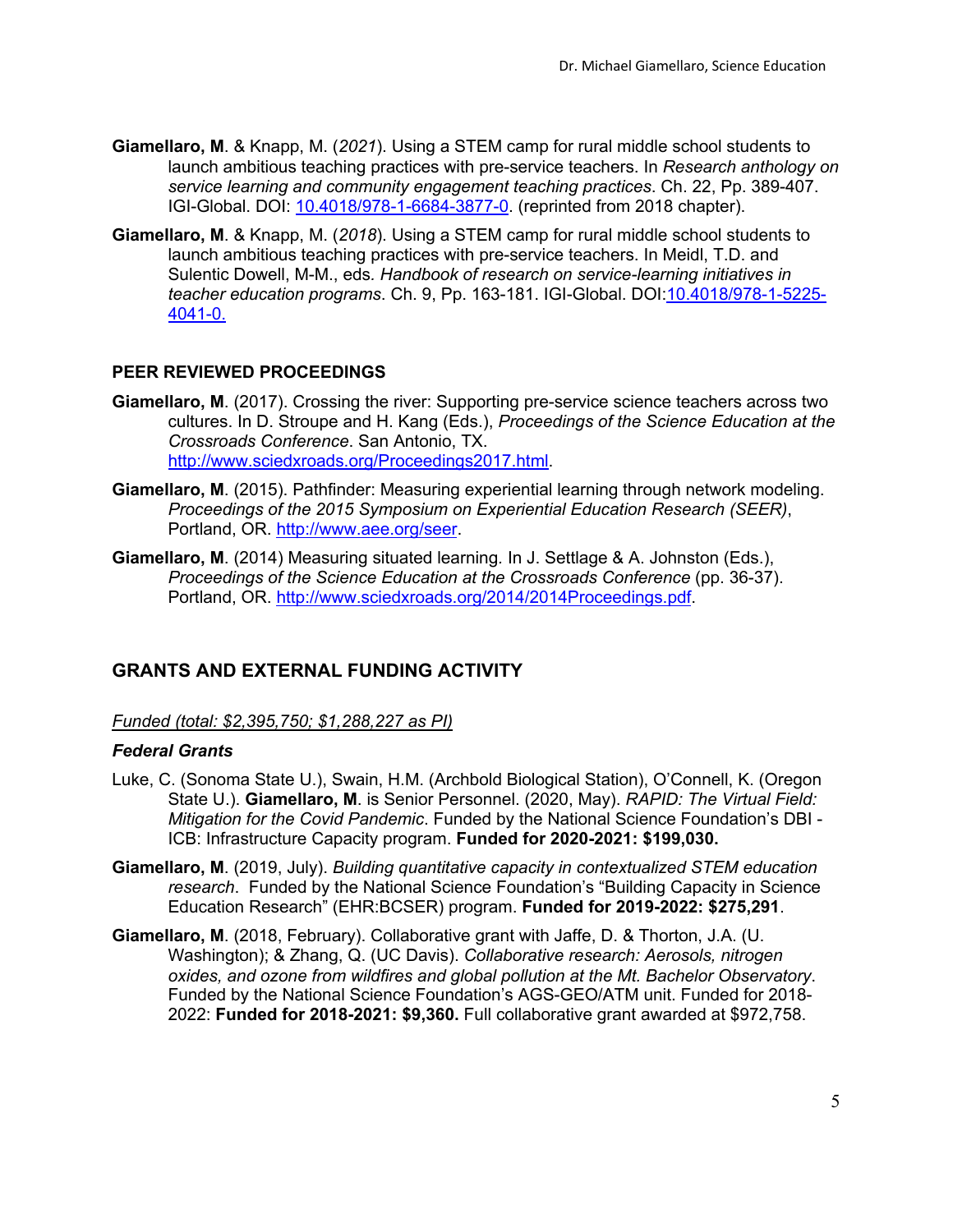- **Giamellaro, M**., O'Connell, K. (OSU), & Knapp, M. (OSU), (2018, February). *Numbers in nature Phase 3: A teacher-scientist partnership to contextualize STEM instruction.* Funded by the Oregon University-School Partnership Program, A U.S. Dept. of Education grant via The Teaching and Research Institute at Western Oregon University. **Funded for 2018: \$11,349.**
- **Giamellaro, M**., O'Connell, K. (OSU), Knapp, M. (OSU), Kudlac, B. (Culver Schools) & other partners (2017, June). *Numbers in nature, math on the mountain: A teacher-scientist partnership to contextualize STEM instruction: Extension funds.* Funded by the Oregon University-School Partnership Program, A U.S. Dept. of Education grant via The Teaching and Research Institute at Western Oregon University. **Funded for 2017: \$4,336**.
- **Giamellaro, M**., O'Connell, K. (OSU), Knapp, M. (OSU), Kudlac, B. (Culver Schools) & other partners (2016, January). *Numbers in nature, math on the mountain: A teacher-scientist partnership to contextualize STEM instruction.* Funded by the Oregon University-School Partnership Program, A U.S. Dept. of Education grant via The Teaching and Research Institute at Western Oregon University. **Funded for 2016-2017: \$164,777**.
- **Giamellaro, M**. (PI), Gess-Newsome, J. (OSU), Dollar, N. (OSU), Garber, S. (Culver Schools), & Kudlac, B. (Culver). (2013, December). *Cultivating a STEM learning community in rural Oregon: A K-12/ university partnership*. Oregon University/School Partnership program supported by the U.S. Dept. of Education (Title II-a). **Funded for 2014-15: \$240,000**.

# *State Grants*

- Central Oregon STEM Hub (**Giamellaro** supporting contributor). (2016, February) *Regional STEM Hub – Programmatic Grant*. Funded through the Oregon Department of Education. **Funded for 2016-2017: \$195,000**.
- Central Oregon STEM Hub (**Giamellaro** supporting contributor). (2015, November) *Regional STEM Hub – Continuation Backbone Grant*. Funded through the Oregon Department of Education. **Funded for 2015-2017: \$165,000**.
- **Giamellaro, M**., Kudlac, B. (Culver School District), Gess-Newsome, J. (OSU), & Dollar, N. (OSU). (2014, January). *The Cascades STEM Lab School Cooperative.* (2014, January). Oregon Department of Education STEM Lab School Grant. **Funded for 2014-15: \$475,964.**
- Whitelaw, D. (High Desert Museum), **Giamellaro, M**., Bermudez, L. (Bend Science Station), & Wopschall, K. (High Desert Museum). (2014, January). *Central Oregon STEM Hub.*  Oregon Department of Education STEM hub initiative. **Funded for 2014-15: \$123,843.**

### *Foundation Grants*

**Giamellaro, M**. (2016-2020)*. Roundhouse Foundation Faculty Scholar of Science Education*. Funded faculty chair to advance innovative approaches to science education in the region, state, and beyond. **Funded for 2019-2020: \$29,650**. **Funded for 2016-2019: \$75,000.**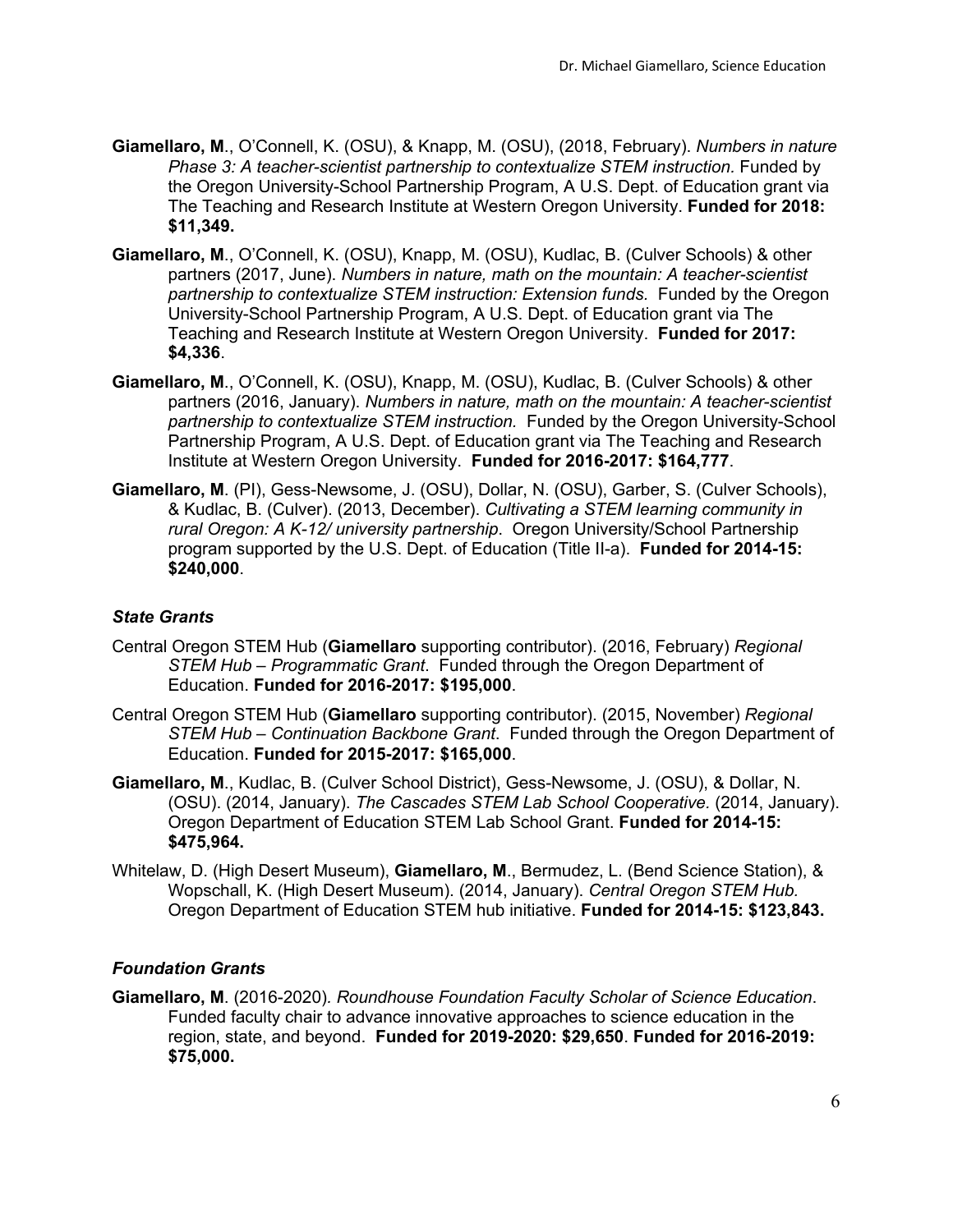### *Internal University Grants*

- Platt, C., **Giamellaro, M**., & Schuetz, R. (2018, December). Diversifying the teacher work force in Central Oregon. Funded by the OSU internal *Laurel's Block Diversity Scholars Grant* program. **Funded for 2019-20: \$25,000**.
- Platt, C., **Giamellaro, M**., & Schuetz, R. (2017, December). Diversifying the teacher work force in Central Oregon. Funded by the OSU internal *Laurel's Block Diversity Scholars Grant* program. **Funded for 2018-19: \$37,000**.
- Platt, C. & **Giamellaro, M**. *Supporting 21st century teachers at OSU-Cascades.* (2014, November) Funded through the internal OSU Learning Innovation Grant. Funded for 2015: **\$10,000**.
- Platt, C. & **Giamellaro, M**. *Supporting 21st century teachers at OSU-Cascades.* (2013, February). Funded through the internal OSU Technology Resources Fund (TRF). Funded for 2013: **\$24,075**.
- **Giamellaro, M**. (2013, March). Internal OSU internationalization grant funded travel to Cyprus for ESERA conference and collaboration. Funded for 2013: **\$2500**.

#### *Other Grants*

Hasni, A. (2021, August). **Giamellaro, M.** is Collaborating Researcher. The multidimensionality of scientific training: epistemic and cognitive issues; social and citizenship issues; promotion issues (translated from French: La multidimensionnalité de la formation scientifique: enjeux épistémiques et cognitifs; enjeux sociaux et de citoyenneté; enjeux de promotion). Funded by the Fonds de recherche du Québec - société et la culture for 2021-2025: \$327,575 (CA).

# **PEER REVIEWED NATIONAL/INTERNATIONAL CONFERENCE PRESENTATIONS**

(\*= students)

- **Giamellaro, M**., Taylor, J., L'Heureux\*, K., Beaudry\*, M-C., Buxton, C., Ayotte-Beaudet, J-P., (2022, April). Bibliometric network analysis in systematic landscape studies: Defining concentrations of ideas within the landscape. Paper presented at the Annual Meeting of the American Educational Research Association (AERA), San Diego, CA.
- O'Connell, K., Hoke, K., **Giamellaro, M.,** Berkowitz, A.R., Branchaw, J (2021, October). Designing and studying holistic field learning experiences: The UFERN model. Presentation at Geological Society of America Connects Conference, Portland, OR.
- Beaudry\*, M-C., **Giamellaro, M.**, L'Heureux\*, K., Ayotte-Beaudet, J-P., Buxton, C., Alajmi\*, T. (2021, May). *Learning to contextualize science teaching: portrait of research on the training and practices of teachers* (translated from French). Presentation at the annual ACFAS Congress (online due to pandemic).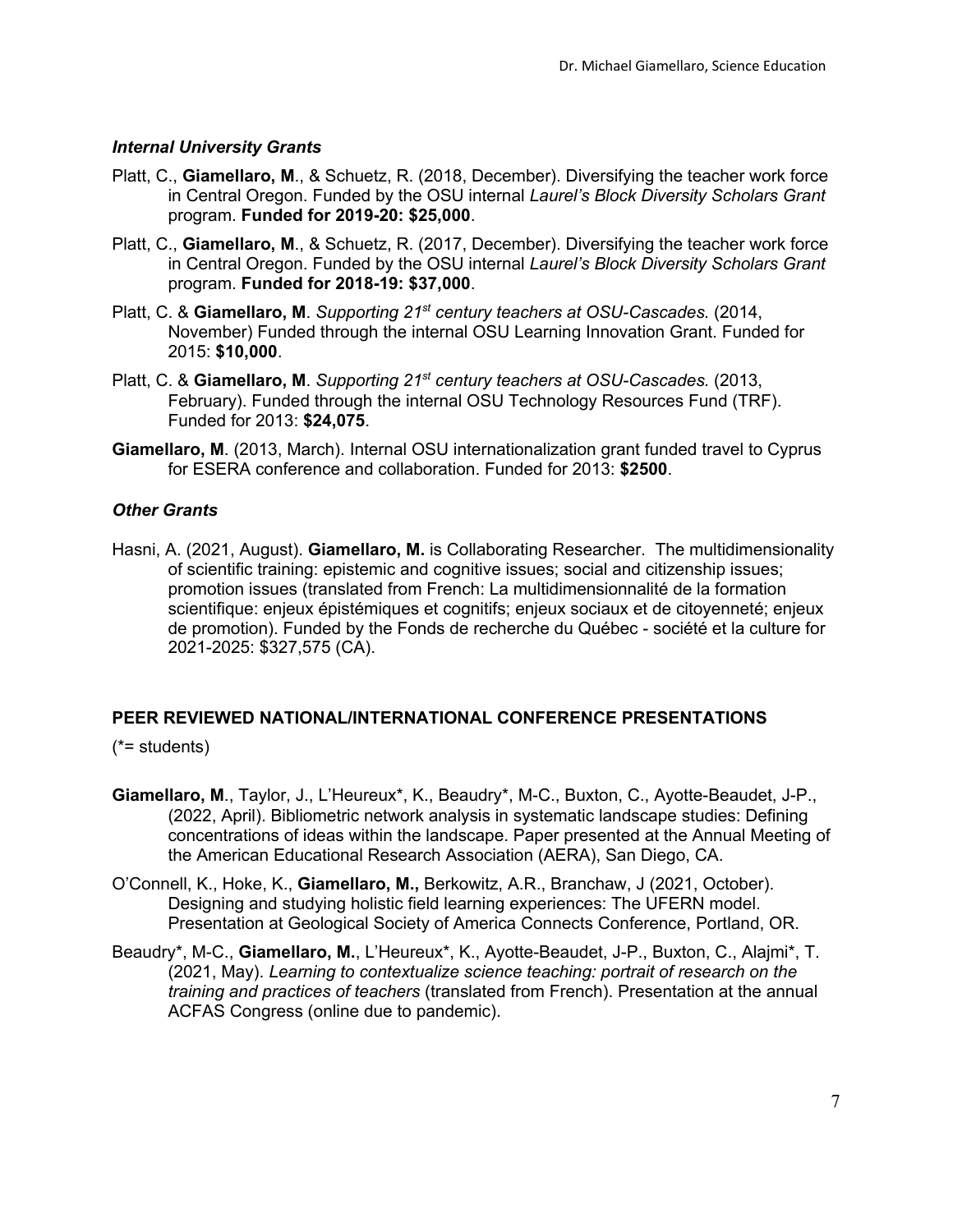- Ayotte-Beaudet, J-P., L'Heureux\*, K., Beaudry\*, M-C., Chastenay, P., Paquette, A., Smith, J., **Giamellaro, M.**, Desjarlais, E. (2021, May). *Learning about living organisms through immersion in the context of the phenomena being studied in elementary school students*  (translated from French). Presentation at the annual ACFAS Congress (online due to pandemic).
- L'Heureux\*, K., **Giamellaro, M**., Beaudry\*, M-C., Buxton, C., Ayotte-Beaudet, J-P., Alajmi\*, T. (2021, April). *Preparing science educators for contextualized instruction*. Paper Presented at the 2021 NARST Annual International Meeting, Orlando, FL (online due to pandemic).
- Ayotte-Beaudet, J-P., Chastenay, P., Paquette, A., **Giamellaro, M**., Beaudry\*, M-C., L'Heureux\*, K., Desjarlais\*, E. (2021, April). Impacts of contextualized outdoor education on what and how elementary students learn about ecosystem relationships. Paper presented at the 2021 NARST Annual International Meeting, Orlando, FL (online due to pandemic).
- O'Connell, K., Hoke, K., **Giamellaro, M**. (2020, September). *Undergraduate Field Experiences Research Network (UFERN) Framework to Improve Field Program Design and Evaluation*. Workshop accepted for presentation at the 2020 Organization of Biological Field Stations (OBFS) Annual Meeting, Flathead Lake Biological Station (online due to pandemic).
- O'Connell, K.B., Hoke, K.L., **Giamellaro, M**., Berkowitz, A.R., Middendorf, G. (2020, August). *Using the Undergraduate Field Learning Experiences Research Network (UFERN) Framework to Improve Field Program Design and Evaluation*. Workshop accepted for presentation at the Ecological Society of America Annual Meeting, Salt Lake City, UT. (online due to pandemic).
- O'Connell, K., Hoke, K., **Giamellaro, M**., Berkowitz, A. (2020, July). *The nature of undergraduate field learning experiences: A framework to guide program design and research*. Poster presented at the 2020 Earth Educators' Rendezvous, Palo Alto, CA (online due to pandemic).
- **Giamellaro, M**., Ewing\*, B., & Siegel, D. (2020, April). *Affordances and constraints to implementing project-based STEM: A case study of systemic school change.* Paper asynchronously presented at the 2020 American Educational Research Association annual meeting, San Francisco (conference canceled due to pandemic).
- Ayotte-Beaudet, J-P., Chastenay, P., Paquette, A., **Giamellaro, M**., Bousadra, F., Beaudry, M-C., L'Heureux\*, K., Desjarlais\*, E., Perron\*, S. (2020, March). *Added value of contextualizing learning about living organisms in schools' immediate surroundings*. Paper accepted for presentation at the 2020 NARST Annual International Meeting, Portland, OR (conference canceled due to pandemic).
- **Giamellaro, M**., Siegel, D., & Ewing\*, B. (2020, March). *Rattlesnakes with vision: Teacher perspectives of administrative affordances and constraints to district-wide STEM.* Paper accepted for presentation at the 2020 NARST Annual International Meeting, Portland, OR (conference canceled due to pandemic).
- Ewing\*, B., **Giamellaro, M**., & Siegel, D. (2020, January). *Using the stages of concern questionnaire to understand educators' perspectives during STEM implementation.*  Poster presented at the 2020 Annual International Meeting of the Association for Science Teacher Educators. San Antonio, TX.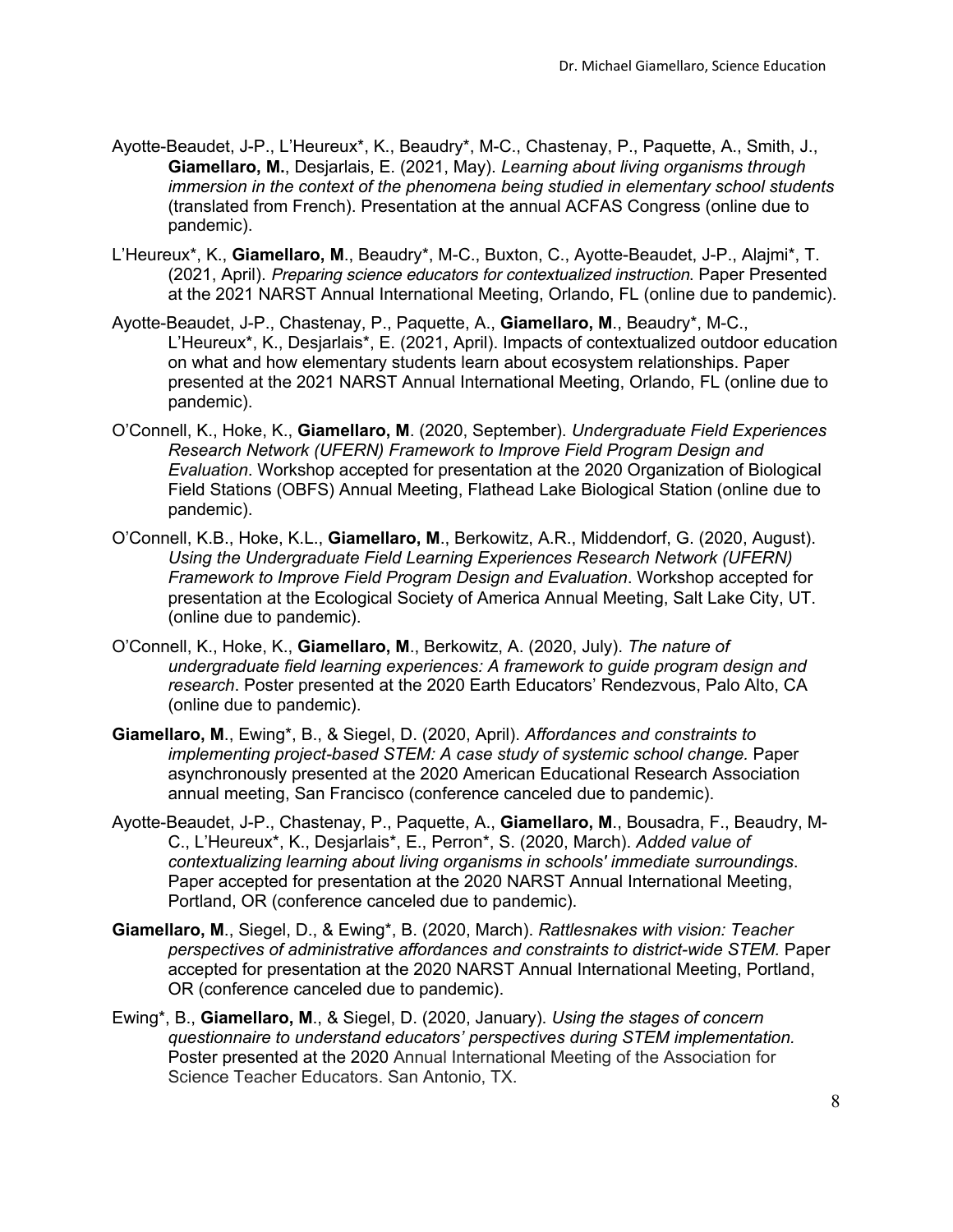- **Giamellaro, M**. (2019, August). *Interactions of knowledge across field and classroom settings*. Paper presented at the European Science Education Research Association Conference, Bologna Italy.
- **Giamellaro, M**. (2019, July). *The nature of Experience in the Field*. Presentation at the ESA Inspire session titled: *Field Work: Inspiration or barrier to becoming an ecologist?* The Ecological Society of America Annual Meeting, Louisville, KY.
- O'Connell, K.B., Hoke, K.L., Berkowitz, A.R., & **Giamellaro, M**. (2019, July). *The nature of undergraduate field experiences: A framework to guide program design and research*. Poster presented at the Ecological Society of America Annual Meeting, Louisville, KY.
- **Giamellaro, M**., O'Connell, K., & Knapp, M. (2019, April). *Teachers becoming actors in authentic data stories*. Paper presented at the American Educational Research Association annual meeting, Toronto, ON, Canada.
- **Giamellaro, M**. & Kneece\*, K. (2019, April). *Sources and types of knowledge used by students in classroom, lab, and field settings.* Paper presented at the NARST Annual International Conference, Baltimore, MD.
- **Giamellaro, M**., O'Connell, K., Knapp, M., & Jaffe, D. (2018, December). *Supporting teachers to identify natural phenomena through the storylines embedded in online Earth Science datasets*. Paper presented at the American Geophysical Union Fall Meeting, Washington, D.C. Abstract ID: 420717.
- O'Connell, K., **Giamellaro, M**., & Knapp, M. (2017, August). *Numbers in nature, math on the mountain: Engaging teachers and students in understanding natural phenomenon using authentic ecological data.* Poster presented at the Annual Meeting of the Ecological Society of America, Portland, OR.
- **Giamellaro M**., Siegel, D., & Lopez\*, A. (2017, April). *STEM coach as facilitator of connectivity in and beyond a school district*. Paper presented at the NARST Annual International Conference, San Antonio, TX.
- Siegel, D. & **Giamellaro, M**. (2017, April). *Defining STEM in a rural school district: A coconstructed and co-evolving process*. Paper presented at the NARST Annual International Conference, San Antonio, TX.
- **Giamellaro M**., Siegel, D., & Lopez\*, A. (2017, May). *Impacts of a K-12 STEM coach from multiple perspectives*. Paper presented at the American Educational Research Association annual meeting, San Antonio, TX.
- **Giamellaro M**., Siegel, D., & Prevenas, P. (2016, January). *Teacher's reactions to and utilization of a STEM coach.* Paper presented at the Annual International Meeting of the Association for Science Teacher Educators, Reno, NV.
- Prevenas, P., **Giamellaro, M**. (2015, May) *The Engineering Design Process for K-3.*  Presentation & Workshop at the NSTA STEM Symposium and Conference, Minneapolis, MN.
- Prevenas, P., VanAstlyne, H., **Giamellaro, M**. (2015, May). *English Language Learners: Integrating STEM and the novel "Freak The Mighty".* Presentation & Workshop at the NSTA STEM Symposium and Conference, Minneapolis, MN, May 2015.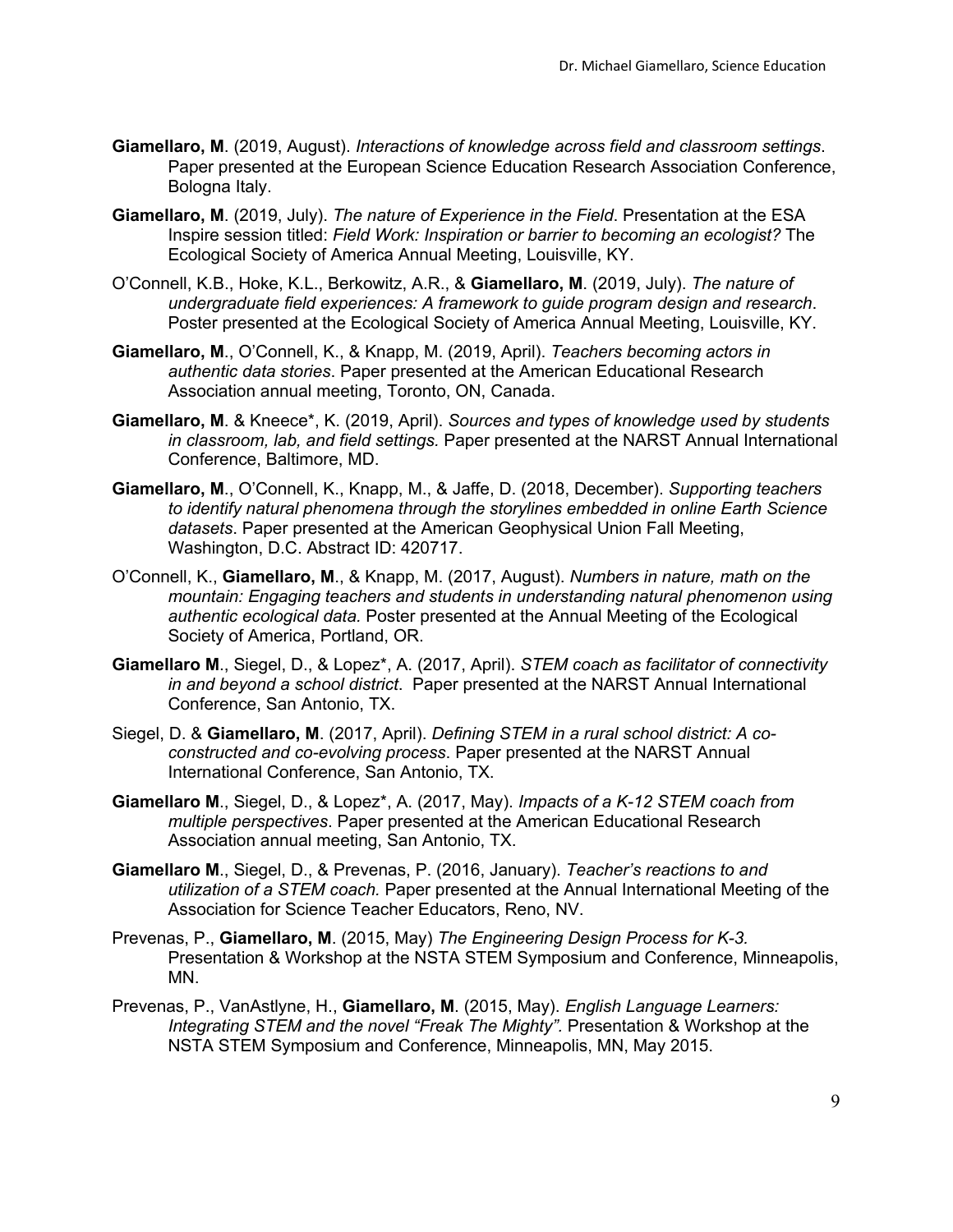- **Giamellaro, M**., Siegel D., Prevenas, P., Gess-Newsome, J., Garber, S., Fields, T., Kudlac, B., Baxter, J., Cloud, G., Dove, M., Goad, D., Danos, K., Little, N. (2015, January). *Implementing Inclusive STEM across a Rural K-12 District.* Experiential session that included other researchers and teachers involved in the project. Presented at the Annual International Meeting of the Association for Science Teacher Educators. Portland, OR.
- **Giamellaro, M**. (April, 2014). *Science learning and levels of contextualization*. Paper presented at the National Association for Research in Science Teaching annual international conference, Pittsburgh, PA.
- **Giamellaro, M**. (2013, Sept.) *Student use of facilitated versus peripheral learning opportunities to develop conceptual science knowledge in contextualized, outdoor settings.* Paper presented at the European Science Education Research Association conference, Nicosia, Cyprus.
- **Giamellaro, M**. (2013, April). *The role of the physical environment in contextualizing science learning.* Paper presented at the National Association for Research in Science Teaching annual international conference, Rio Grande, Puerto Rico.
- Ruiz-Primo, M.A., Li, M., Birby, E., Edwards, A., Wang, T., Zhao, D.Y., & **Giamellaro, M**. (2013, April). *Looking at quality of instruction and students' performance: Where do the teachers' questions come from?* Paper presented at the National Association for Research in Science Teaching annual international conference, Rio Grande, Puerto Rico.
- Li, M., Ruiz-Primo, M.A. Wang, T., **Giamellaro, M**., Wills, K., & Zhao, D.Y. (2013, April). *Comparing item formats of instructionally sensitive assessments.* Paper presented at the National Association for Research in Science Teaching annual international conference, Rio Grande, Puerto Rico.
- **Giamellaro, M**. (2012, April) *Using pathfinder networks to model conceptual change of students participating in field science classes.* Poster presented at the Symposium on Network Science in Biological, Social, and Geographic Systems. University of Wyoming, Laramie.
- **Giamellaro, M**., Ruiz-Primo, M. A., & Li, M. (2012, March) *Quality elementary science teaching as reflected in productive failure.* Paper presented at the National Association for Research in Science Teaching annual international conference, Indianapolis.
- **Giamellaro, M**., Sands, D., Wills, K., Ruiz-Primo, M. A., & Li, M. (2012, April). *Is this testing what was taught? Teachers' and students' perceptions of instructionally sensitive assessments.* Paper presented at the American Educational Research Association annual meeting, Vancouver, B.C.
- Lan, M-C., Li, M., Ruiz-Primo, M.A., Wang, T., **Giamellaro, M**., & Mason, H. (2012, April). *Linking quality of instruction to instructionally sensitive assessments.* Paper presented at the American Educational Research Association annual meeting, Vancouver, B.C.
- Li, M., Lan, M-C., Ruiz-Primo, M.A., **Giamellaro, M**., & Wang, T. (2012, March)*. Supporting students to make conceptual connections.* Paper presented at the National Association for Research in Science Teaching annual international conference, Indianapolis.
- Li, M., Ruiz-Primo, M.A., **Giamellaro, M**., & Wills, K. (2012, April). *Instructionally sensitive assessments across three science units.* Paper presented at the American Educational Research Association annual meeting, Vancouver, B.C.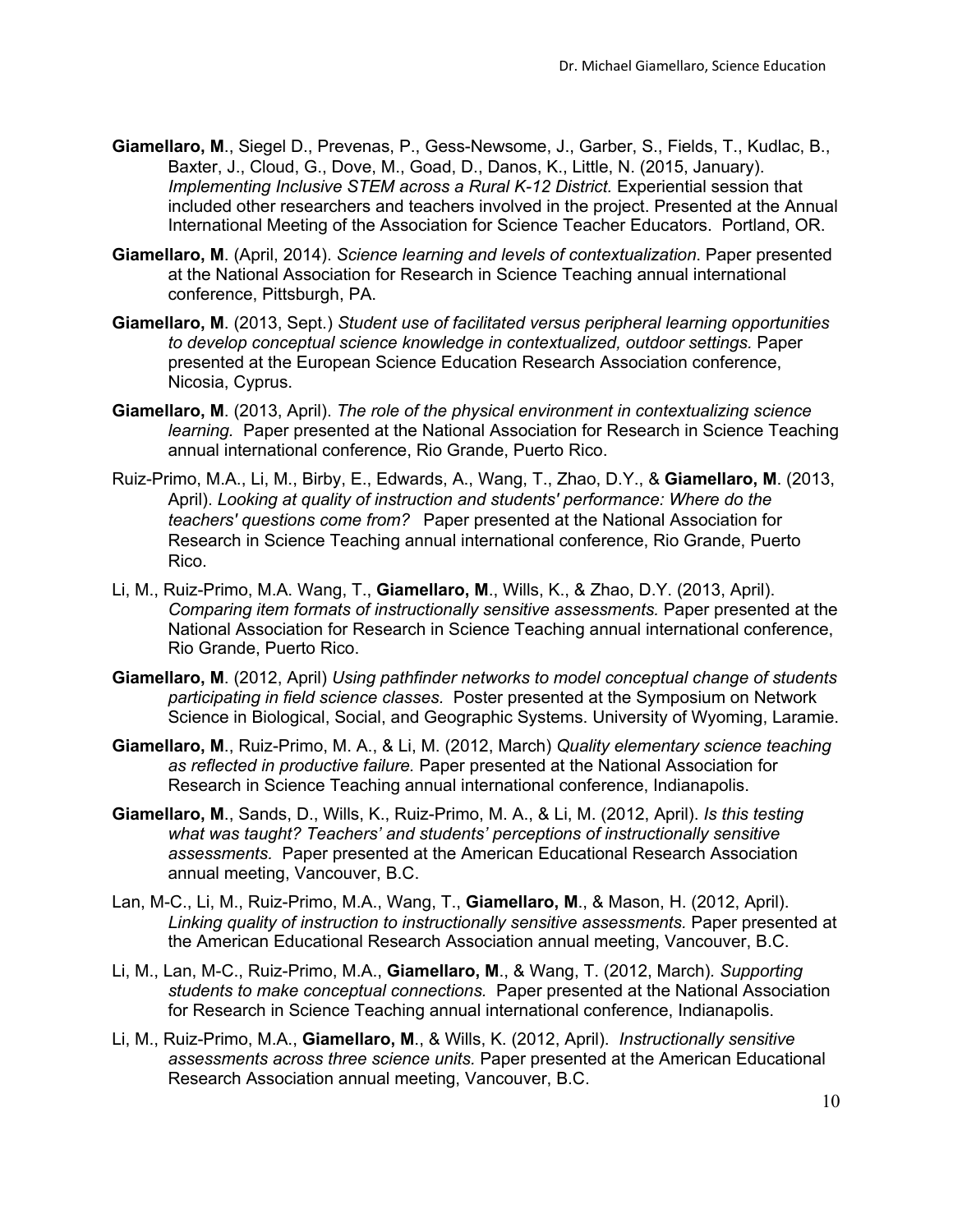- Li, M., Ruiz-Primo, M.A., **Giamellaro, M**., Wills, K., M., Mason, H., & Feehan, J. (2012, April). *Sensitivity and transfer of learning at different distances: Close, proximal and distal assessment items.* Paper presented at the American Educational Research Association annual meeting, Vancouver, B.C.
- Mason, H., Ruiz-Primo, M.A., **Giamellaro, M**., & Li, M. (2012, March) *What do students' science notebooks reflect about the quality of teaching students received?* Paper presented at the National Association for Research in Science Teaching, annual international conference, Indianapolis.
- Ruiz-Primo, M. A., Li, M., **Giamellaro, M**., Wills, K., Mason, H., Lan, M-C, & Sands, D. (2012, April) *Instructionally sensitive assessments and curricula characteristics: Learning goals, opportunities to achieve them, and opportunities to transfer them.* Paper presented at the American Educational Research Association, annual meeting, Vancouver, B.C.
- Ruiz-Primo, M.A., Li, M, **Giamellaro, M**., & Wills, K. (2012, April). *An approach to develop and evaluate assessments at different distances to a curriculum*. Paper presented at the annual meeting of the National Council on Measurement in Education, Vancouver, B.C.
- Wang, T., Lan, M-C., **Giamellaro, M**., Zhao, D.Y., Birkby, D., Ruiz-Primo, M.A., & Li, M. (2012, March). *Knowledge of learning goals as a navigation tool in curriculum implementation.*  Paper presented at the National Association for Research in Science Teaching annual international conference, Indianapolis.
- **Giamellaro, M**., Lan, M-C, Ruiz-Primo, M. A., & Li, M., Tasker, T. (2011, April). *Mapping science curricula: A method for supporting teachers in the articulation of learning goals*. Paper presented at the American Educational Research Association annual meeting, New Orleans.
- **Giamellaro, M.,** Lan, M-C, Ruiz-Primo, M. A., & Li, M. (2011, April). *Addressing elementary teacher misconceptions in science and supporting peer learning through curriculum mapping.* Paper presented at the National Association for Research in Science Teaching annual international conference, Orlando, FL.
- Ruiz-Primo, M.A., Li, M., Sands, D., Wills, K., **Giamellaro, M.,** & Jones, A. (2011, April) *Developing instructionally sensitive assessments: Lessons learned about the manipulation of close and proximal item characteristics*. Paper presented at the National Association for Research in Science Teaching annual international conference, Orlando, FL.
- Luce, A., **Giamellaro, M**., Calcote, M., Marlow, M. (2007, October) *iPods in education: A reflective tool for experiential education.* Paper presented at the annual meeting of the Northern Rocky Mountain Educational Research Association, Jackson Hole, WY.

### **INVITED PRESENTATIONS**

**Giamellaro, M.** (2022, April). *Designing a Summer Institute for Teachers: Building a Theory of Change.* Presentation at Stanford University, Graduate School of Education, Dr. Maria Ruiz-Primo's Issues in Program Evaluation course.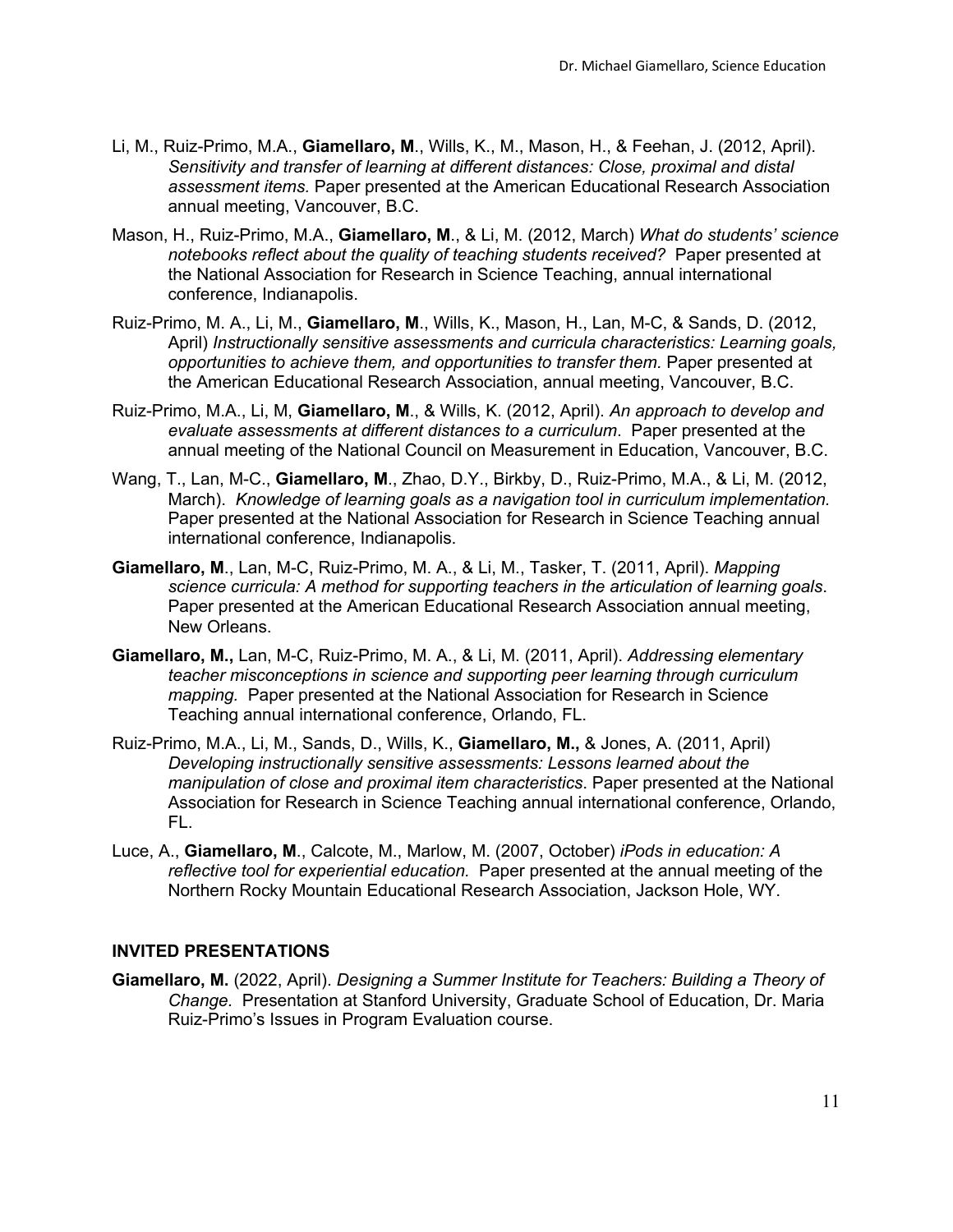- O'Connell, K., Hoke, K., **Giamellaro, M**. (2019, October). *The Nature of the Undergraduate Field Experience: A framework to guide program design and research.* Presentation at the Undergraduate Field Experience Research Network (UFERN) Meeting II, HJ Andrews Experimental Forest, OR.
- **Giamellaro, M**. (2019, June). *Designing Experiences as Targeted Learning Tools.* Presentation and workshop presented at the Traverse Experiential Education Conference, Boulder, CO.
- O'Connell, K., Hoke, K., & **Giamellaro, M**. (2019, April). *A Framework for Undergraduate Field Experiences*. Webinar presented to the Undergraduate Field Experience Research Network (UFERN).
- **Giamellaro, M**. (2019, April). *Using "Dewey's Yardstick": Contextualization as a Measure of Experience in Learning*. Lecture and Seminar at the Université du Québec à Montréal, Quebec, Canada.
- **Giamellaro, M**. (2019, April). *Contextualization in Science: From Theoretical Foundations to Operational Constraints*. Lecture and Seminar at the Université du Sherbrooke, Quebec, Canada. https://www.youtube.com/watch?v=47pNcvUfY9U&feature=youtu.be.
- **Giamellaro, M**. (2017, February). *Contextualizing Data through a Collaborative Scientist-Teacher-Student Partnership*. Presentation to the Teacher-Scientist Partnership submeeting at the American Association for the Advancement of Science (AAAS) Annual Meeting, Boston, MA.

# **REGIONAL AND LOCAL PRESENTATIONS** (\*= students)

- Giamellaro, M. (2020, March). *STEM in the classroom*. Symposium presented at the Academy At Sisters, Bend, OR.
- Giamellaro, M. (2018, November). *Addressing the needs of first-generation college students with a cultural approach.* Presentation and workshop presented to the faculty of the OSU-Cascades campus.
- Giamellaro, M. (2018, February). *Making your career in teaching or education research*. Guest lecturer in SSCI 201 Career Development for Social Science*s*, Professor Natalie Dollar, OSU-Cascades campus.
- Giamellaro, M. (2017, August). Eclipses and crescents: Modelling moon shapes to understand the Earth-Sun system. Public lecture at the OSU-Cascades Eclipse Festival, Bend, OR.
- O'Connell, K., Knapp, M., Gillespie\*, H., & Giamellaro, M. (2017, May) *Numbers in Nature, Math on the Mountain: Telling stories of place through contextualized data.* An "Ignite Presentation" at the OSU Vice Provost's Outreach and Engagement Awards Ceremony, Corvallis, OR.
- Bottoms, SA, Ciechanowski, K., Giamellaro, M. & Thompson, K. (2017, March). College of Education Research Symposia: Panel on Engaged Scholarship. Oregon State University, Corvallis, OR.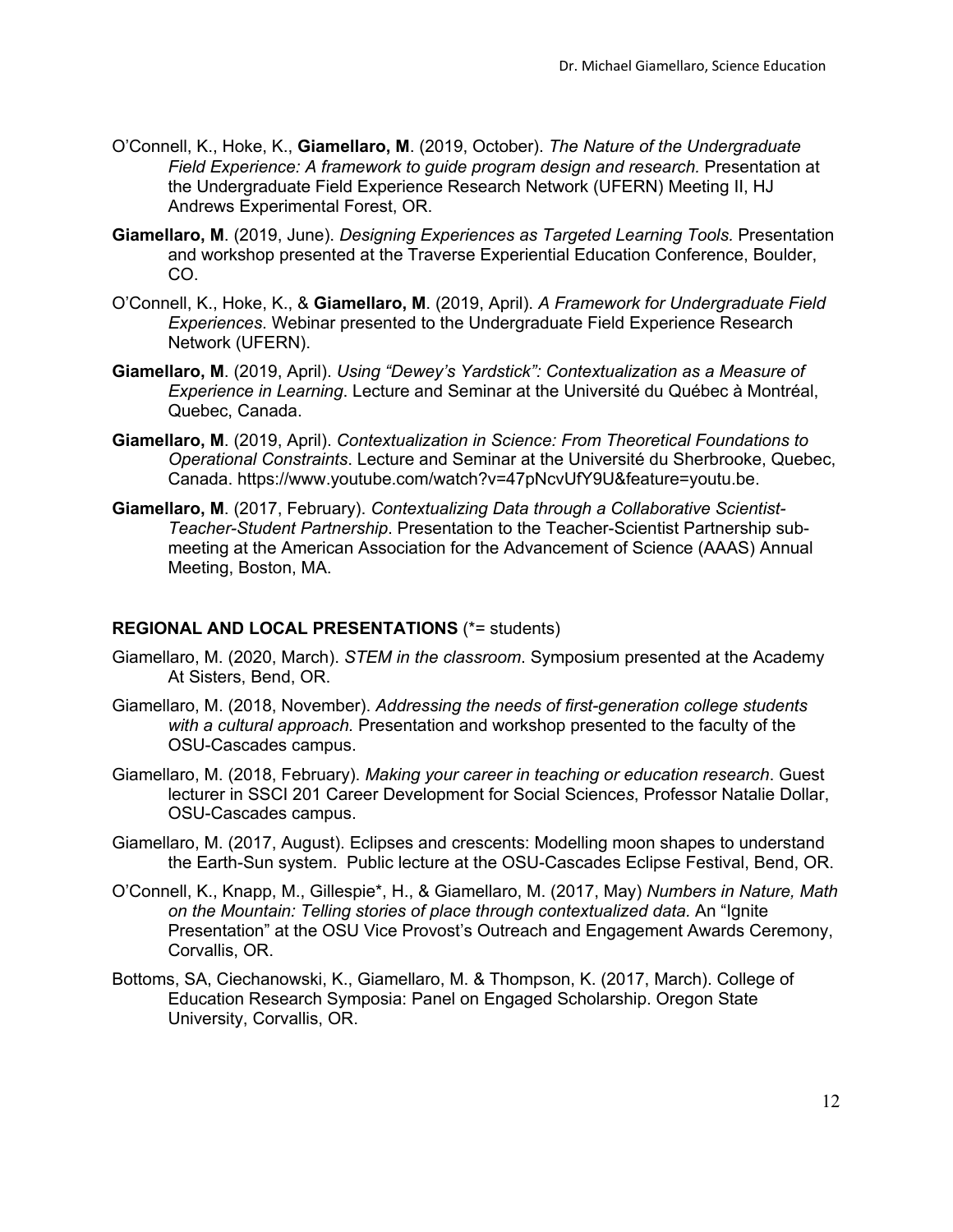- Lopez\*, A., Giamellaro, M., & Siegel, D. (2016, May). *The evolution of a STEM coach's role in a school change initiative***.** Poster presented at the OSU-Cascades Student Research Symposium, Bend, OR.
- Schenkelberg\*, R., Siegel, D., & Giamellaro, M. (2016, May). *STEM to TEAMS: The evolution of an identity.* Poster presented at the OSU-Cascades Student Research Symposium, Bend, OR.
- Finney, C., Harper, A., Giamellaro, M., Parks, E., Peterson, A., Santasiero, E., Taylor, A., & Thompson, S. (2016, March). *How much is our personality, history, culture, and even desire embedded in the way we do research?* Panel Discussion For OSU-Cascades faculty salon series, Bend, OR.
- Giamellaro, M., Siegel, D., & Prevenas, P. (2015, October) *District-wide inclusive STEM.*  Presentation at the Oregon Science Teachers Association (OSTA), Bend, OR.
- Prevenas P.& Giamellaro, M. (2015, October) *C4K: Coding for kinders.* Presentation at the Oregon Science Teachers Association (OSTA), Bend, OR.
- Prevenas, P., VanAstlyne, H., & Giamellaro, M. (2015, April). *Rigorous and relevant: Supporting English language learners through STEM.* Presentation at the annual conference of the Oregon Association for Career and Technical Education (OACTE), Sunriver, OR.
- Platt, C., Giamellaro, M. (2015, March). *The EdTPA experience: Lessons from an early adopter*. Presentation at the annual conference of the Oregon Association of Teacher Educators (ORATE), Portland, OR.
- Prevenas, P., VanAstlyne, H., & Giamellaro, M. (2015, March). *STEM + ESL = learning*. Presentation at the annual English Learner's Alliance Conference of the Confederation of Oregon School Administrators. Eugene, OR.
- Giamellaro, M. (2013, April). *Science: Out of the classroom and into the real world.* Public Lecture presented at Oregon State University- Cascades' "It's in the Bag Lunchtime Lecture Series." Bend, OR.
- Giamellaro, M. (2012, June). *Science immersion experiences: Contextualized learning and Its impact on conceptual understanding in high school students.* Seminar presented to the Science and Math Education Department, Oregon State University, Corvallis, OR.

### **PROVIDING K-12 OUTREACH & TEACHER PROFESSIONAL DEVELOPMENT**

Giamellaro, M., Poyner, B., Stark, G., & other partners (Each Summer, 2016-2020). *Regional STEM Camps*. Facilitated, funded, and organize free, 2-day STEM Camps for Middle School students in underserved communities: La Pine, Warm Springs, Sisters, Bend, Prineville. Taught by Dr. Giamellaro's past and current MAT students. Collaboration between OSU, LaPine Middle School, Central Oregon STEM Hub, Sisters Parks and Recreation, Warm Springs K-8 Academy, Latino Community Association, Crook County Schools, Bend Science Station, Bend Parks and Recreation, and the Roundhouse Foundation.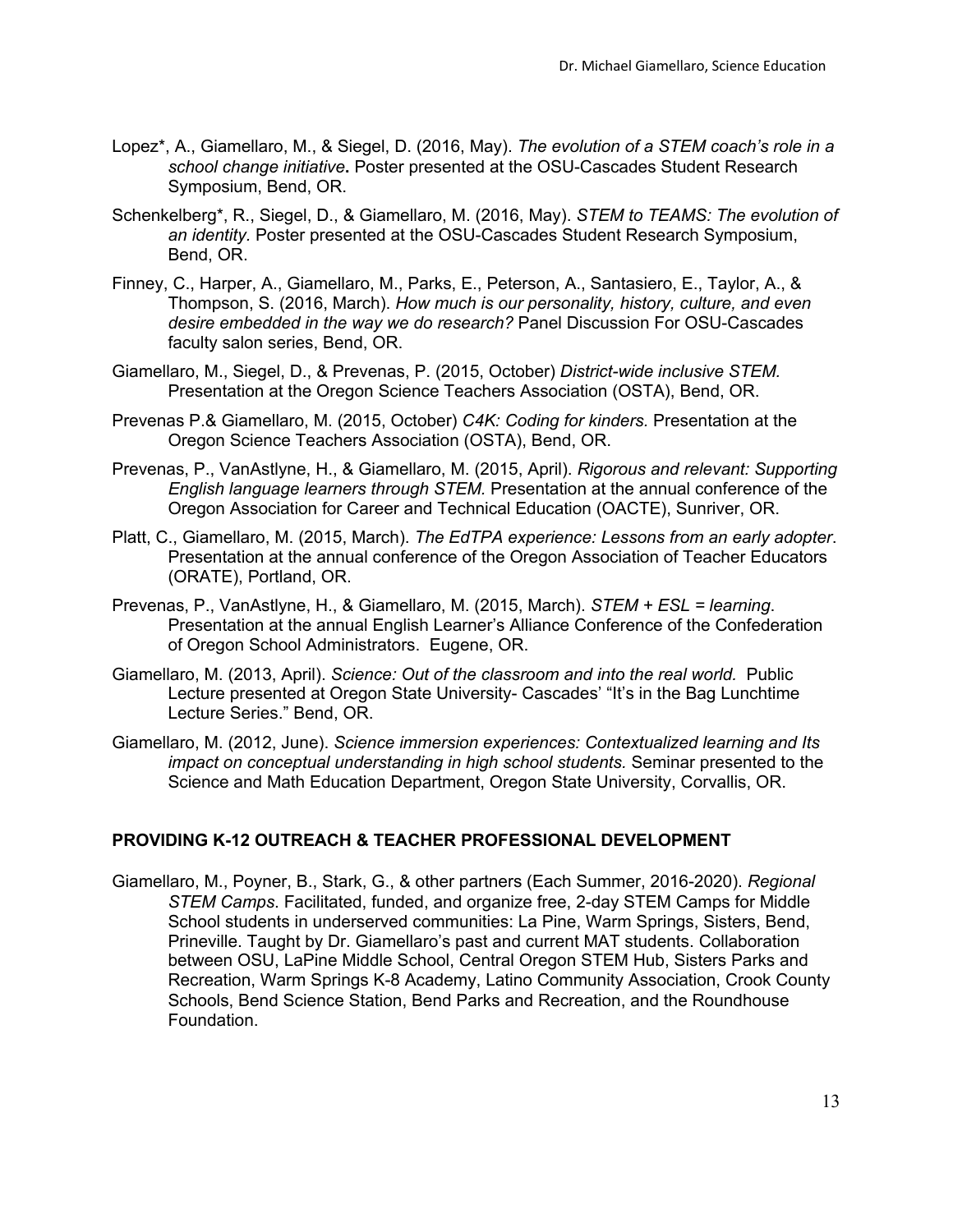- Giamellaro, M. (2019, January). *Teaching as a career and designing science curricula for elementary students.* Workshop presented to high school students from Redmond Proficiency Academy, Bend Science Station, Bend, OR.
- Giamellaro, M., Elliott, R., O'Connell, K., & Knapp, M., (2018, December). *Instructional Routines for Modeling Activities (IRMA) development retreat.* Led a two-day teacherscientist partnership retreat working with math teachers to advance instructional routines using geographically contextualized data in high school math settings. HJ Andrews Experimental Forest, Blue River, OR.
- Elliott, R., Aaron, W., Giamellaro, M., & Knapp, M. (2018, October). One day workshop for high school teachers on Mathematical Modeling Instructional Routines. Bend, OR.
- Giamellaro, M., O'Connell, K., Knapp, M., Elliott, R., & Aaron, W. (2018, July). *Numbers in Nature, spring retreat*. Led a two-day teacher-scientist partnership retreat to support 8 math teachers to develop instructional routines using geographically contextualized data in high school math settings. HJ Andrews Experimental Forest, Blue River, OR.
- Giamellaro, M., O'Connell, K., Knapp, M. (2017, September). *Numbers in Nature, Math on the Mountain fall retreat*. Led a Two-day teacher-scientist partnership retreat at the HJ Andrews Experimental Forest to support 20 teachers in using geographically contextualized data with math and science in grades 4-12.
- Giamellaro, M., O'Connell, K., & Knapp, M. (Fall 2016 Fall 2017). Numbers in Nature, Math on the Mountain coursework and coaching. Led four courses (ED 808) for 40 teachers to continue data literacy work as teacher-scientist partnership and provided *in situ* teacher coaching. Bend, OR.
- Giamellaro, M., O'Connell, K., & Knapp, M. (2017, February). *Numbers in Nature, Math on the Mountain winter retreat.* Led a Two-day teacher-scientist partnership retreat at Mt. Bachelor and OSU-Cascades to support 30 teachers in using geographically contextualized data with math and science in grades 4-12.
- Giamellaro, M. (2017, January). *Using the NGSS to increase the impact of free choice learning experiences*. Presentation to the affiliated partners of the Children's Forest of Central Oregon. Bend, OR.
- Giamellaro, M. (2016, December). *Why the NGSS? Understanding the philosophy behind the new standards*. Presentation to the science curriculum representatives of the Bend-La Pine School District. Bend, OR.
- Giamellaro, M., O'Connell, K., & Knapp, M. (2016, July). *Numbers in Nature, Math on the Mountain summer retreat.* Led a four-day teacher-scientist partnership retreat at the HJ Andrews Experimental Forest to support 30 teachers in using geographically contextualized data with math and science in grades 4-12.
- Giamellaro, M. (2015, November). *Data and directions forward II: The state of the Culver/OSU STEM project*. Presentation to the Culver School District, Culver, OR.
- Prevenas P., Giamellaro, M., Bezdek, K., Rico, P., Wagner, C., & Nanez, S. (2015, August) *STEM Summer Institute.* Organized a week-long summer institute for K-12 teachers to support them in the development of STEM-focused, Project-Based Learning curriculum units that vertically align to NGSS across the K-12 Spectrum. Participants earned graduate professional development credits.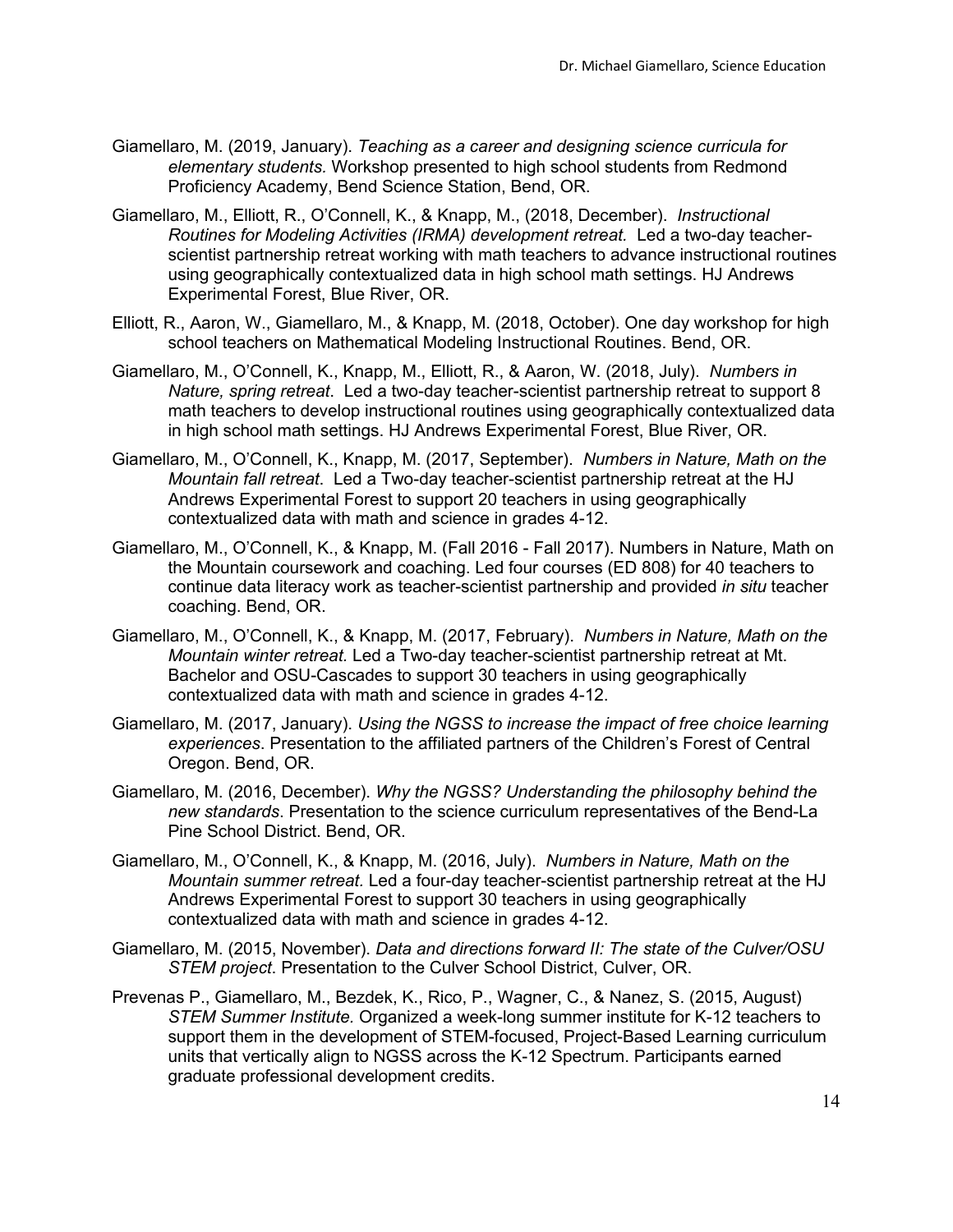- Giamellaro, M. (July 2014 & 2015). *Camp Tamarack STEM Experience*. Facilitated and organized free, 2-day STEM Camps taught by Dr. Giamellaro's MAT students for upper elementary and middle school students. Collaboration with Camp Tamarack.
- Giamellaro, M. & Daily, Q. (Spring, 2015). Co-taught 3-credit SED 599 course, *Developing STEM content into project-based curricula, part 2* for in-service teacher development: Culver, Black Butte, and Redmond Schools.
- Giamellaro, M. (2014, December). *Data and directions forward: The state of the Culver/OSU STEM project*. Presentation to the Culver School District, Culver, OR. February 2015.
- Giamellaro, M. (2014, December). *Teaching for contextualization.* Lecture presented to Black Butte School Board and Curriculum Committee, Camp Sherman, OR.
- Giamellaro, M. & Prevenas P. (2014, August) *STEM Summer Institute.* Organized and led a week-long summer institute for K-12 teachers to support them in the development of STEM-focused, Project-Based Learning curriculum units.
- Giamellaro, M. & Daily, Q. (Spring, 2014). Taught 3-credit SED 599 course, *Developing STEM content into project-based curricula, part 1* for in-service teacher development with Culver Schools.
- Giamellaro, M. (2014, February) *Aligning integrated curricula to the Next Generation Science Standards.* Workshop presented to the staff of Culver School District, Culver OR.
- Giamellaro, M. (2013, October). *Using lesson study to build professional learning communities for curriculum reform.* Workshop presented to the staff of Culver School District, Culver OR.
- Giamellaro, M. & Dollar, N. (2013, August). *Integrating curricula with a STEM approach.*  Workshop presented to the staff of Culver School District. Bend, OR.
- Giamellaro, M. (2013, April) *What exactly is inquiry?* Workshop presented to staff of Bear Creek Elementary School, Bend, OR.

# **AWARDS AND HONORS**

- 2019 Director's Coin: Awarded by OSU Vice Provost for University Outreach and Engagement. "The Director's Coin signifies the respect and admiration of the institution shown to those who step up in support of our critical role of a 'People's University'"
- 2017 OSU Vice Provost Award of Excellence: Outreach and Engagement (awarded to the *Numbers in Nature* project; (Giamellaro was PI)
- 2016 OSU-Cascades Scholarship and Creative Activity Award. One award across the campus each year.
- 2015 Fred Fox Distinguished Service to Science Education Award. Oregon Science Teachers Association (OSTA)
- 2004 Outstanding Graduate Award, University of Colorado Denver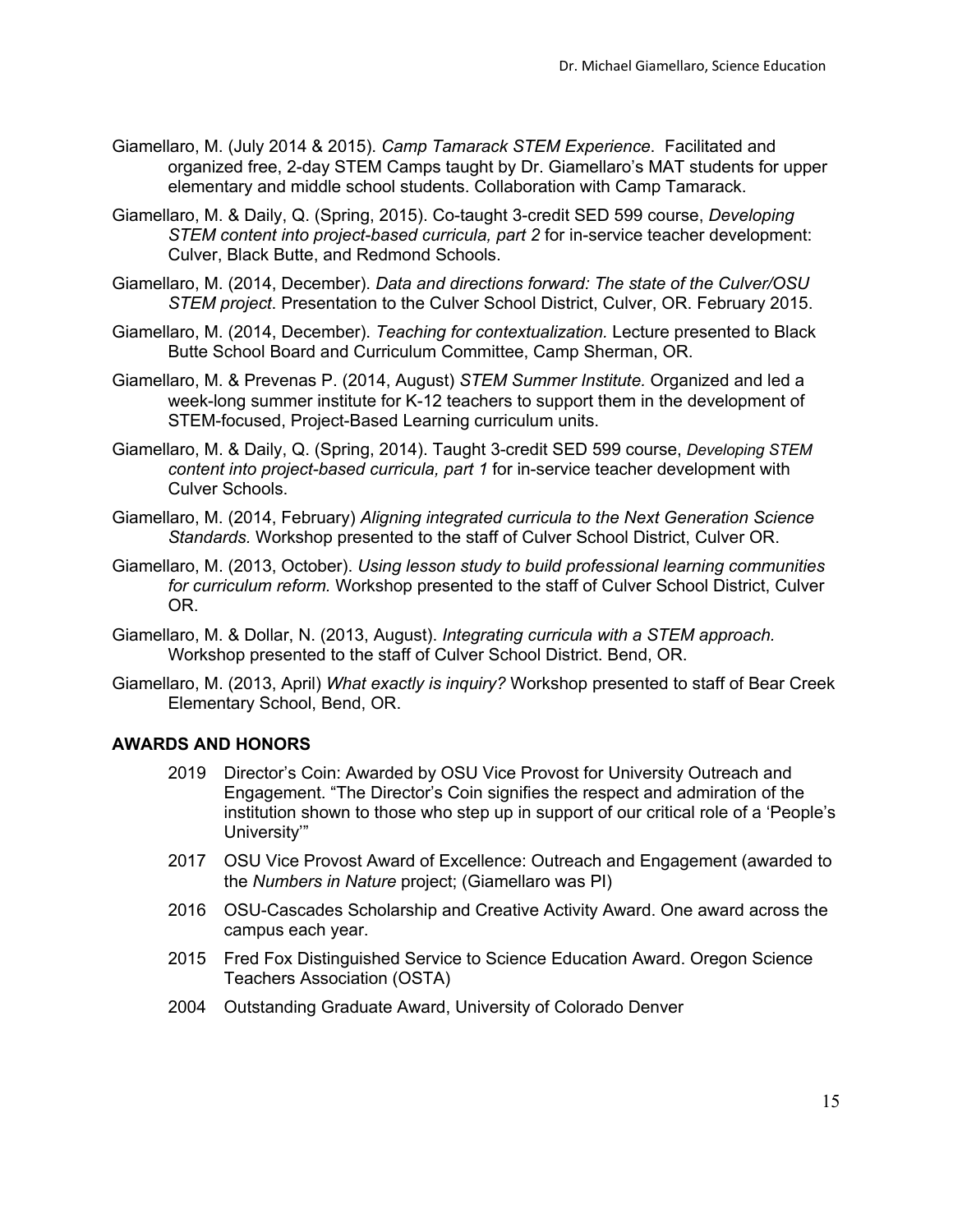#### **RESEARCH GROUPS**

- CREAS- Centre de recherche sur l'enseignement et l'apprentissage des sciences (Center for Research in Youth, Science Teaching and Learning): Associate Research Member. 2020-present
- UFERN- Undergraduate Field Experience Research Network, contributing researcher. 2019-present

# **PROFESSIONAL AFFILIATIONS**

AACTE, American Association of Colleges for Teacher Education (Member) AERA, American Educational Research Association (Member) ASTE, Association for Science Teacher Education (Member) ESERA, European Science Education Research Association (Member) NARST, National Association for Research in Science Teaching (Member) NSTA, National Science Teachers Association (Member) OSTA, Oregon Science Teachers Association (Member)

# **SERVICE (to the profession)**

Editorial Review Boards

*Journal of Research in Science Teaching*, Editorial Review Board: 2020-23

*Journal of Science Teacher Education*, Editorial Review Board: 2018-23

#### Peer Reviewer for:

*National Science Foundation DRK-12 Grant Program (2022)*

*Science Education* (journal)

*Teaching and Teacher Education* (journal)

*Connected Science Learning* (journal)

Book chapters: Meidl, T.D. and Sulentic Dowell, M-M., eds*. (2018). Handbook of research on service-learning initiatives in teacher education programs*. Hershey, PA: IGI-Global. DOI:10.4018/978-1-5225-4041-0.

Professional conference proposal reviews: NARST (2012, 2013, 2014, 2016, 2019) AERA (2013, 2017, 2019, 2020) ASTE (2015, 2016) ESERA (2019)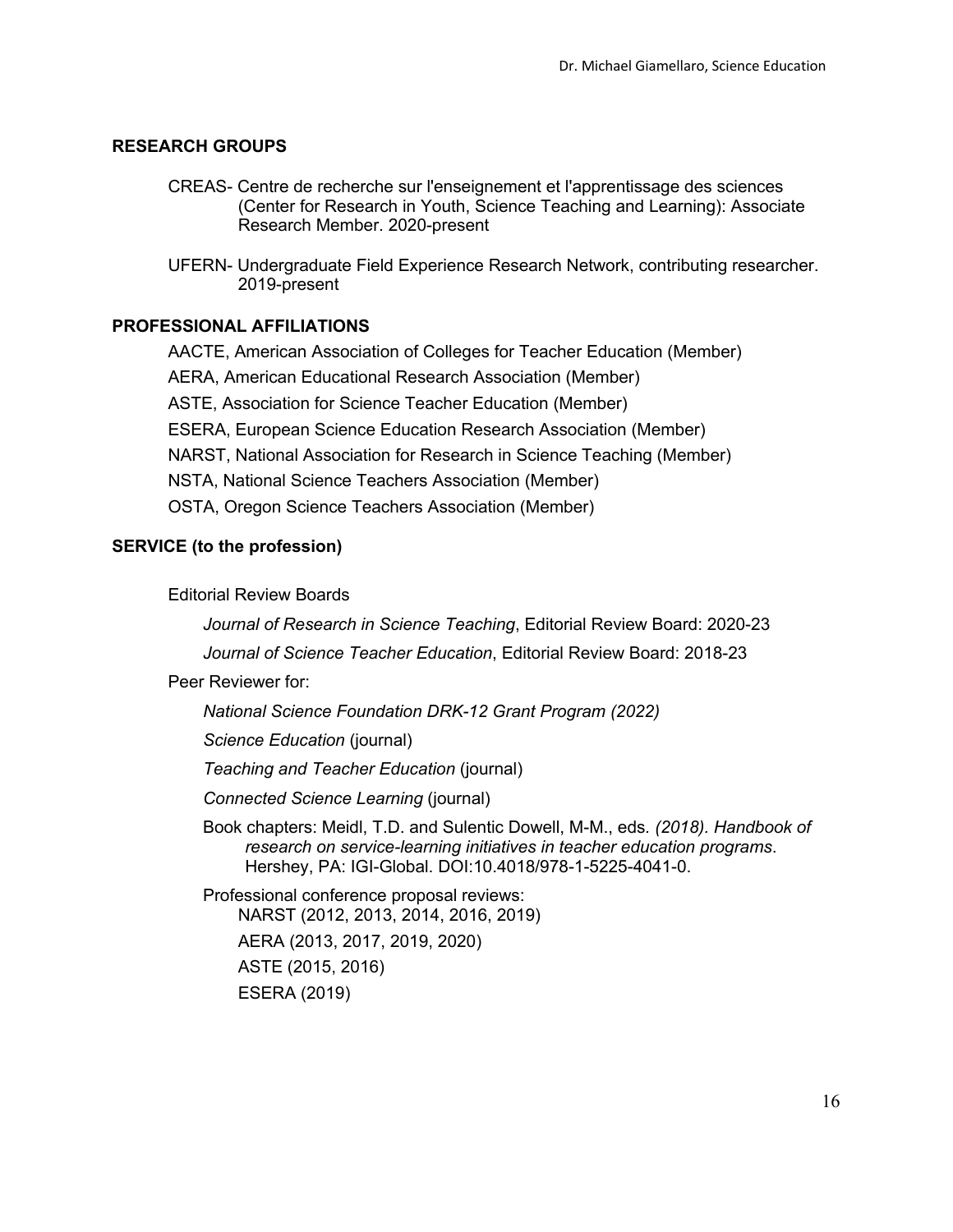Professional conference session presider or chair:

ASTE (2016) NARST (2014, 2017) AERA (2014) ESERA (2014)

# Advisory Boards

- Central Oregon STEM Hub (2014-present). Co-founder, Executive Council member, and Advisory Board Member. Also work with the hub and approved partners to facilitate OSU teacher professional develop credits through partnerships.
- Ayotte-Beaudet, J-P.; Chastenay, P. (2019-2021). Formal advisor to grantfunded project: Le transfert des apprentissages contextualisés en sciences au primaire: développement méthodologique. (The transfer of contextualized learning in science to elementary school: methodological development). \$51,998 CAD awarded by the Social Sciences and Humanities Research Council of Canada.

Oregon Department of Education, State Science Advisory Panel (2014-2019)

Mentor for NARST 2020 Graduate Student Research Symposium

# **SERVICE (to the university & campus)**

Search Committees

- Chair: Associate Dean of Cascades Campus Search Committee (2022)
- Three Program Directors (division leaders below Dean) OSU-Cascades Campus (2020).
- Associate Dean of Cascades Campus Search Committee (2017-2018)
- Dean of the College of Education Search Committee (2016-2017)

College of Education Representative to the OSU Faculty Senate Research Council (2022)

Carnegie Community Engagement Classification Committee (2018-2019).

OSU-Cascades Campus Committees:

Teaching Excellence Committee (2020) K-12 Outreach Task Force (2020)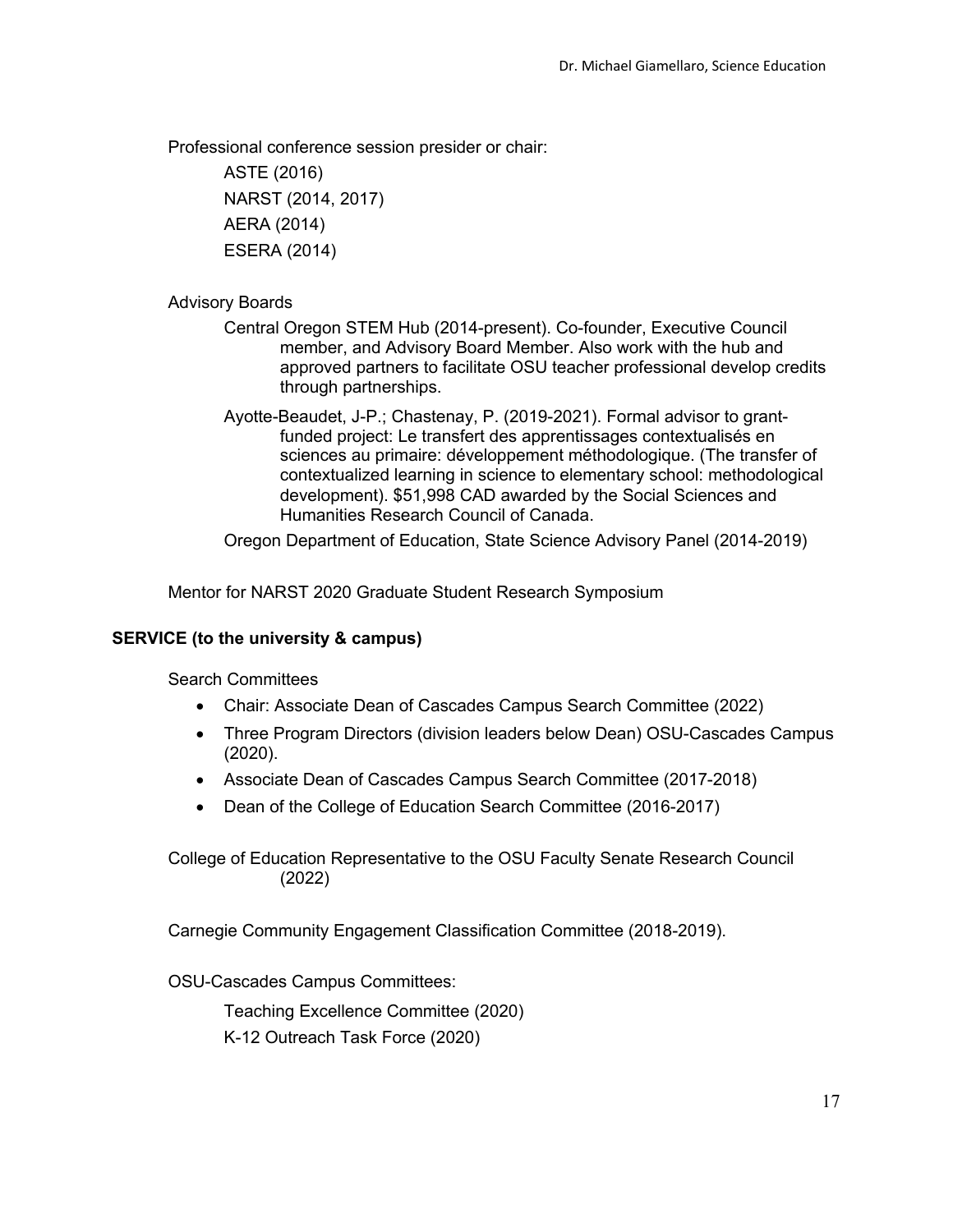- Peer Review of Teaching (PROT) committees (2013, 2014, 2017-Chair, 2018- Chair (2), 2019 (3), 2020 (3, Chair on 1))
- Layman Fellows selection committee chair (2017-2019, Member in 2020)
- Art on Campus Committee (2018-2019)
- Research Excellence Committee (2016-present)
- Undergraduate Research & Experiential Learning Committee (2016-present).
- Campus Culture Committee (2014-2016)
- New campus committees (technology, architecture, lab spaces, 2013-2015)
- Library technology committee (2012-2013)
- Office and space use committee (2014-2015)
- Faculty professional development in the use of R statistical software (2020). Organized and acquired funding for a 2-term, campus-wide, extended PD cohort.
- Mentor two undergraduate first year students per year (2017-present)
- Grant and expertise support to American Association for University Women STEM Project (funded) and STEM Hub/ regional school district consortium *Math in Real Life* grant (funded). (2016).
- OSU SMILE (Science & Math Investigative Learning Experiences) campus facilitator (2015)

#### **SERVICE (to the College of Education)**

Member Committee & Outreach Committee (2020)

- Co-Chair OSU College of Education Teaching and Learning Governance Committee (2018-2019)
- Member OSU College of Education Teaching and Learning Governance Committee (2018-2020)
- Chair OSU College of Education Curriculum Subcommittee (2018-2019)
- OSU College of Education Curriculum Committee (2017-2018)
- OSU College of Education Strategic Planning Committee member (2016-2017).

OSU College of Education Search Committees:

- Assistant Dean of Education Licensure and Accreditation (2020)
- Secondary Full Time Instructor in MAT Program (2017)
- Secondary Full Time Instructor in MAT Program (2016)
- Elementary and Secondary Full Time Instructors in MAT Program (2014-15) HR administrator (2013)
- Primary role in complete redesign of the OSU-Cascades MAT curriculum and program 2014-2015.